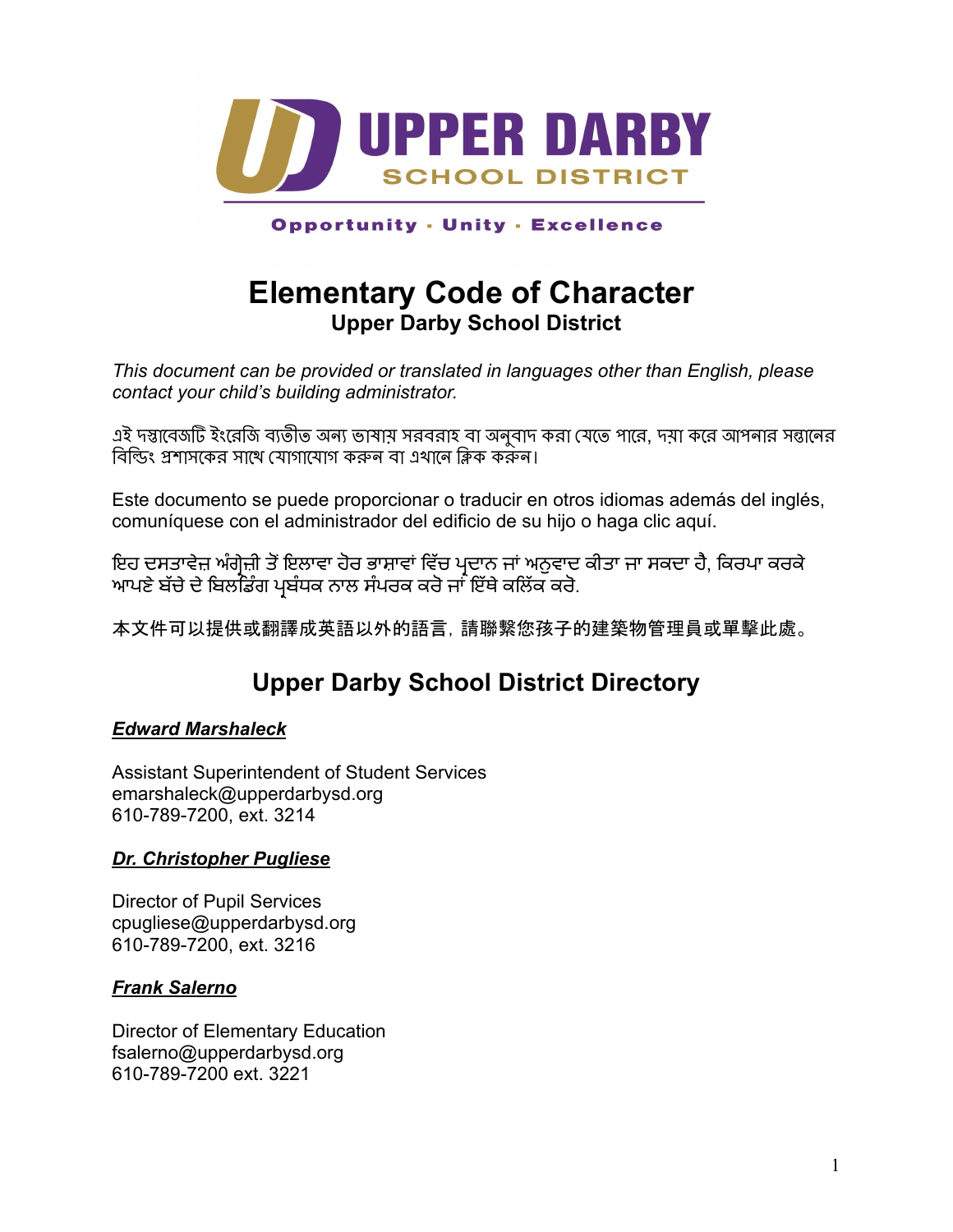## **Philosophy**

The Upper Darby Elementary School Code of Character embodies the basic principles of responsibility, respect, and safe student behavior. We provide a restorative approach to student concerning behaviors, and the importance of stakeholder relationships are integral to this approach. Building on our commitment to equity and Positive Behavioral Interventions and Supports (PBIS), Upper Darby School District continues to work to embed restorative practices and trauma-informed care as part of our schools' culture and climate across all settings.

Upper Darby School District believes that behaviors develop over time and that school responses to behaviors of concern should be developmentally appropriate, considering each child's needs. A continuum of instructional strategies and suggested responses to behavior support teaching and learning, foster positive behaviors, and reflect a restorative philosophy. A restorative approach to discipline affords opportunities for students to learn from their mistakes, correct wrongdoings that result from their behavior, and restore relationships that are disrupted by their actions.

We believe relationships are essential to student academic success and social, emotional, and behavioral development. In all practices, our responses to student behaviors will support the ongoing development of the child, the school community, and the relationship between both.

## **Definitions**

#### **Positive Behavioral Interventions and Support (PBIS) – District, School, Classroom and Individualized Levels**

The three tiered PBIS framework engages students at different levels, beginning with establishing, explicitly modeling, practicing, and continuously reviewing common expectations. As more support is needed progressive strategies, supports, and interventions are utilized to address students' individual needs.

#### **Restorative Practices**

Restorative practices are processes that proactively work to build healthy relationships and create a sense of, and a commitment to, community that helps to prevent and address conflict, wrongdoing, and damage. When employed with fidelity, restorative practices encourage a positive school climate that promotes and sustains teaching and learning.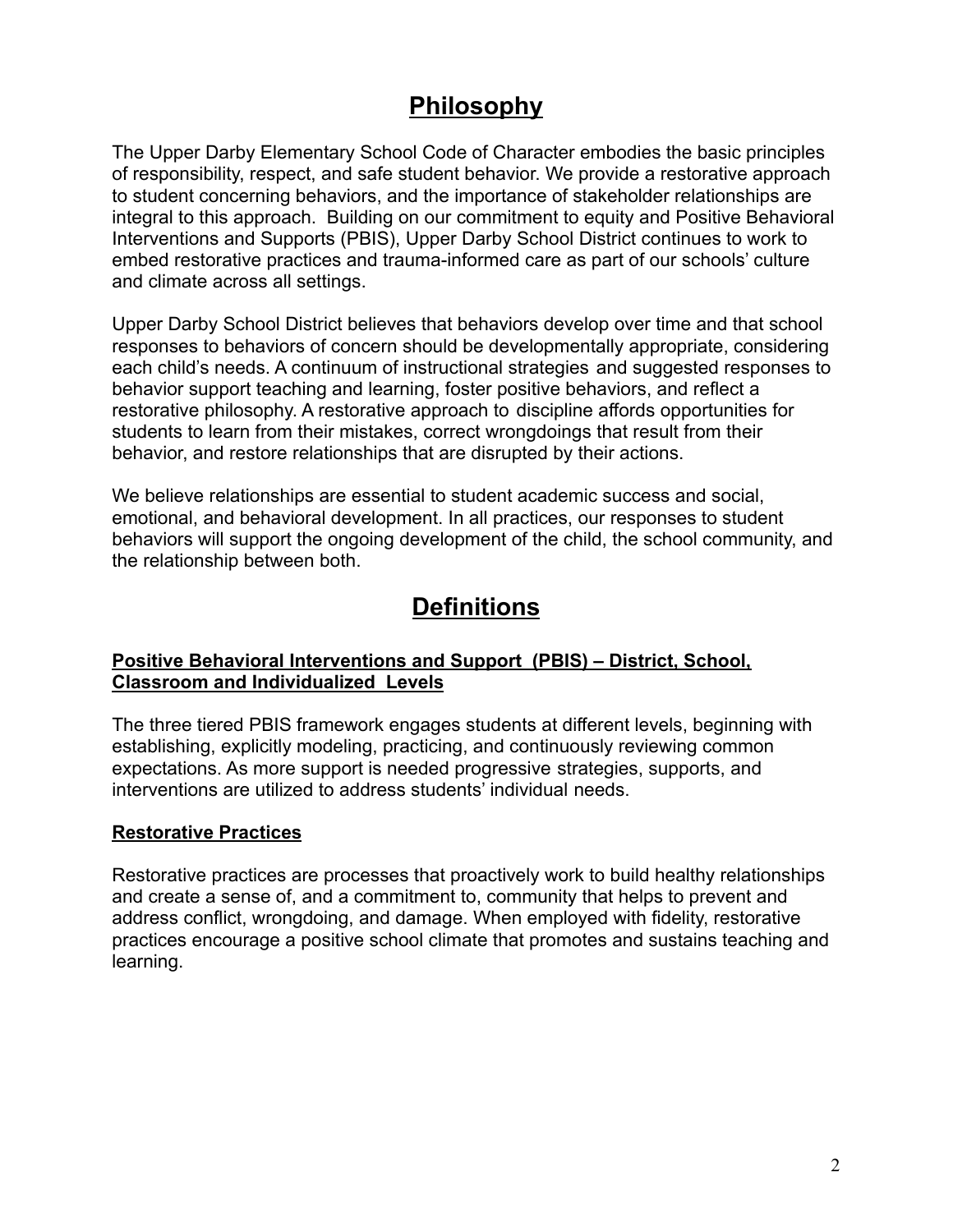## **Trauma-Informed Care Approach**

The trauma-informed care approach provides students and teachers with emotional tools to build their capacity for healthy relationships, focused learning, and greater happiness. Teaching students about stress responses and resilience can help them better recognize their emotions, cope with trauma, and reach out for help before they display behaviors of concern. This approach eliminates emotional roadblocks so they can learn more readily and thrive in classrooms.

# **Responsibilities**

## **Responsibilities Of Students**

*Our UDSD elementary STUDENTS have the responsibility to:*

- contribute to maintaining a safe, supportive and orderly school environment that is conducive to learning and to show respect and dignity to other persons and to property
- practice respectful, responsible, and safe behaviors
- arrive on-time, prepared to actively participate in their learning
- work to their potential both inside and outside of the classroom
- respect school property and ensure that safe conditions continue in our school.
- know the rules and expectations for their behavior
- ask questions when they do not understand
- seek help in solving problems that might lead to discipline
- work to develop strategies to control anger/frustration
- maintain behavior that is free from all forms of bullying, harassment and discrimination
- empower students to utilize elements of restorative justice to resolve conflict

## **Responsibilities Of Staff**

*Our UDSD elementary EDUCATORS have the responsibility to:*

- establish and maintain a climate of mutual respect and dignity for all students
- establish an environment that is culturally sensitive
- model and teach positive expected behaviors across all areas and disciplines
- know school expectations, policies and rules, and enforce them in a fair and consistent manner
- effectively communicate with students, families, administration about academic and behavioral concerns

## **Responsibilities Of Families**

*Our UDSD elementary FAMILIES have the responsibility to:*

- $\bullet$  recognize that the education of their child(ren) is a joint responsibility of families and the school community
- build positive relationships with school staff and communicate with teachers
- assure child(ren) are on-time and present each day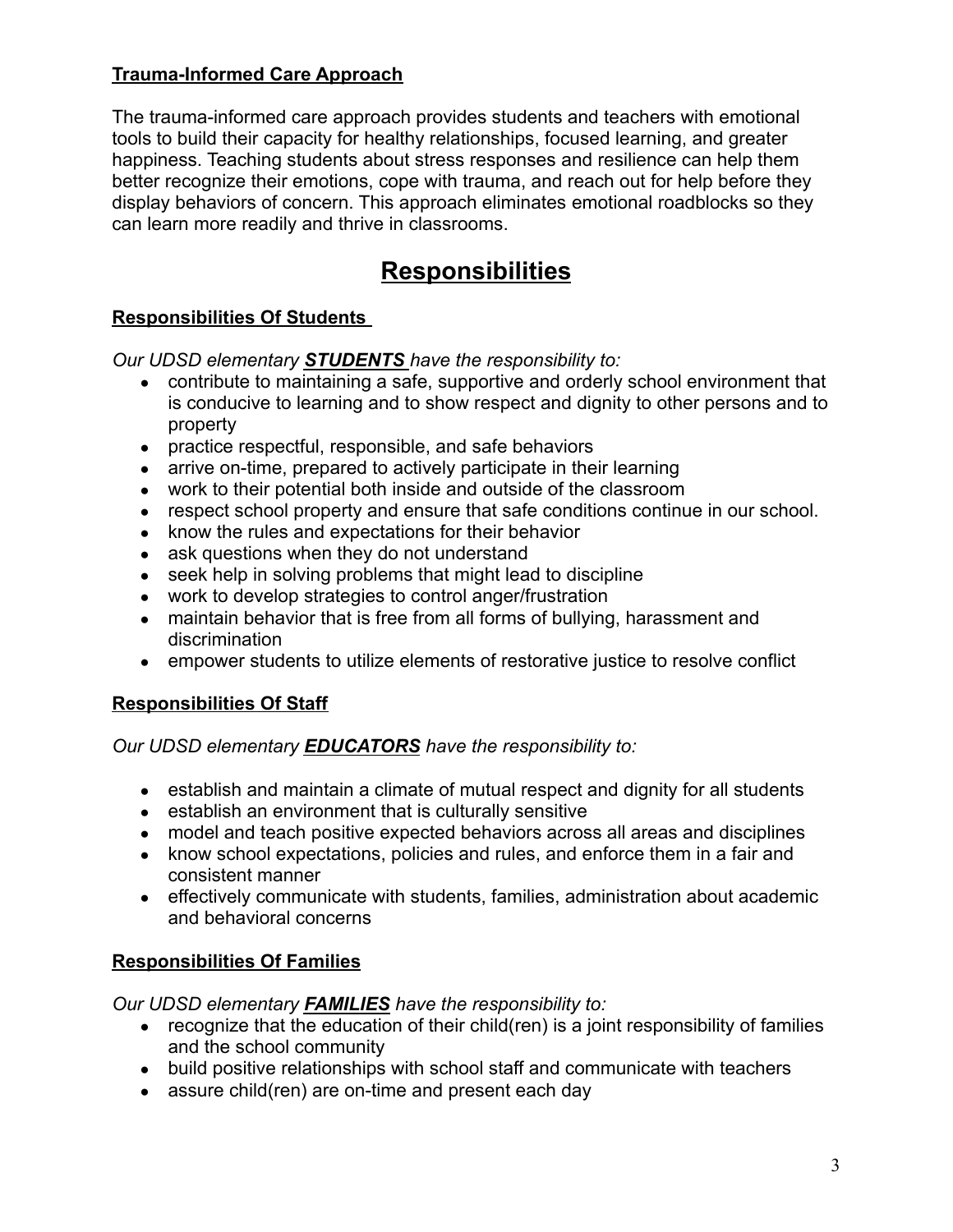- support student's adherence to all safety precautions, rules and policies
- share concerns as needed
- read school/district communications, attend school informational meetings, family conferences, and events
- know school rules and help their children understand them
- help their children deal effectively with peer pressure

# **Rights Of Students & Families**

The UDSD has the shared belief that families and students are an integral part of the disciplinary process. All conduct matters are in compliance with federal, state, and local laws. UDSD wants all stakeholders to be aware that they have the right to appeal any disciplinary action which can be initiated through contacting school and district level administrators. For more information review UDSD School Board Administrative Regulation 219, provided below.

### **Multi-Tiered Systems Of Supports**

The Upper Darby School District provides tiered interventions to students that demonstrate a need for differentiated supports. Our PBIS framework aims to implement evidence-based practices along a multi-tiered continuum to support the academic, social, emotional, and behavioral abilities of all students. These practices are utilized at a district, school, classroom, and individualized level. Our goal is to explicitly prompt, model, practice, and encourage positive social skills across all settings and amongst individuals. To ensure learning environments are conducive to learning we aim to establish behavioral systems that support students in accessing rich and rigorous learning experiences.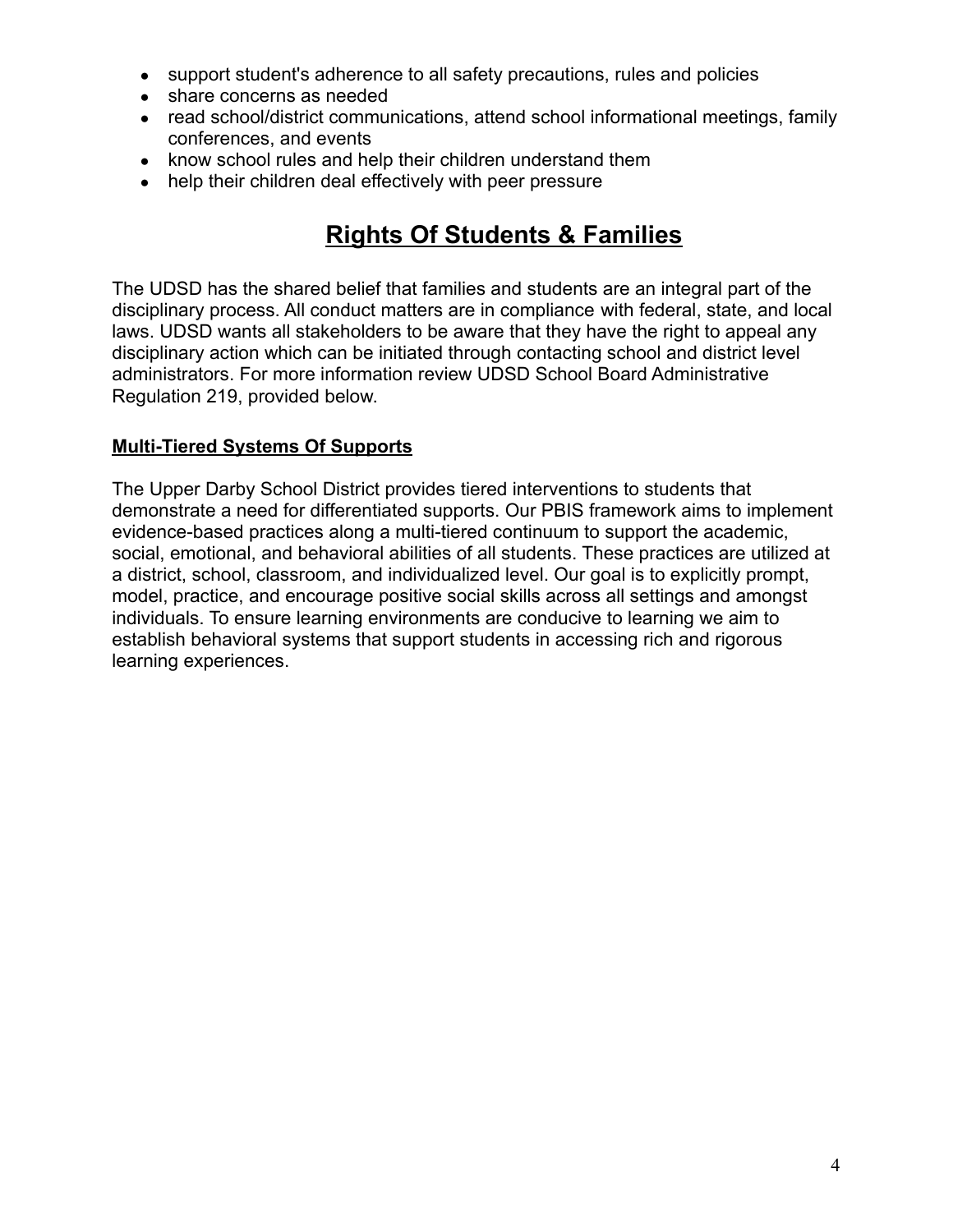## **PBIS Matrix Flowchart**

This is a guide to assist in determining next steps in addressing behaviors displayed across all settings. The guide below describes minor versus major behaviors and possible action steps to address behaviors of concerns. These progressive steps are contingent on the frequency and type of behavioral occurrence.

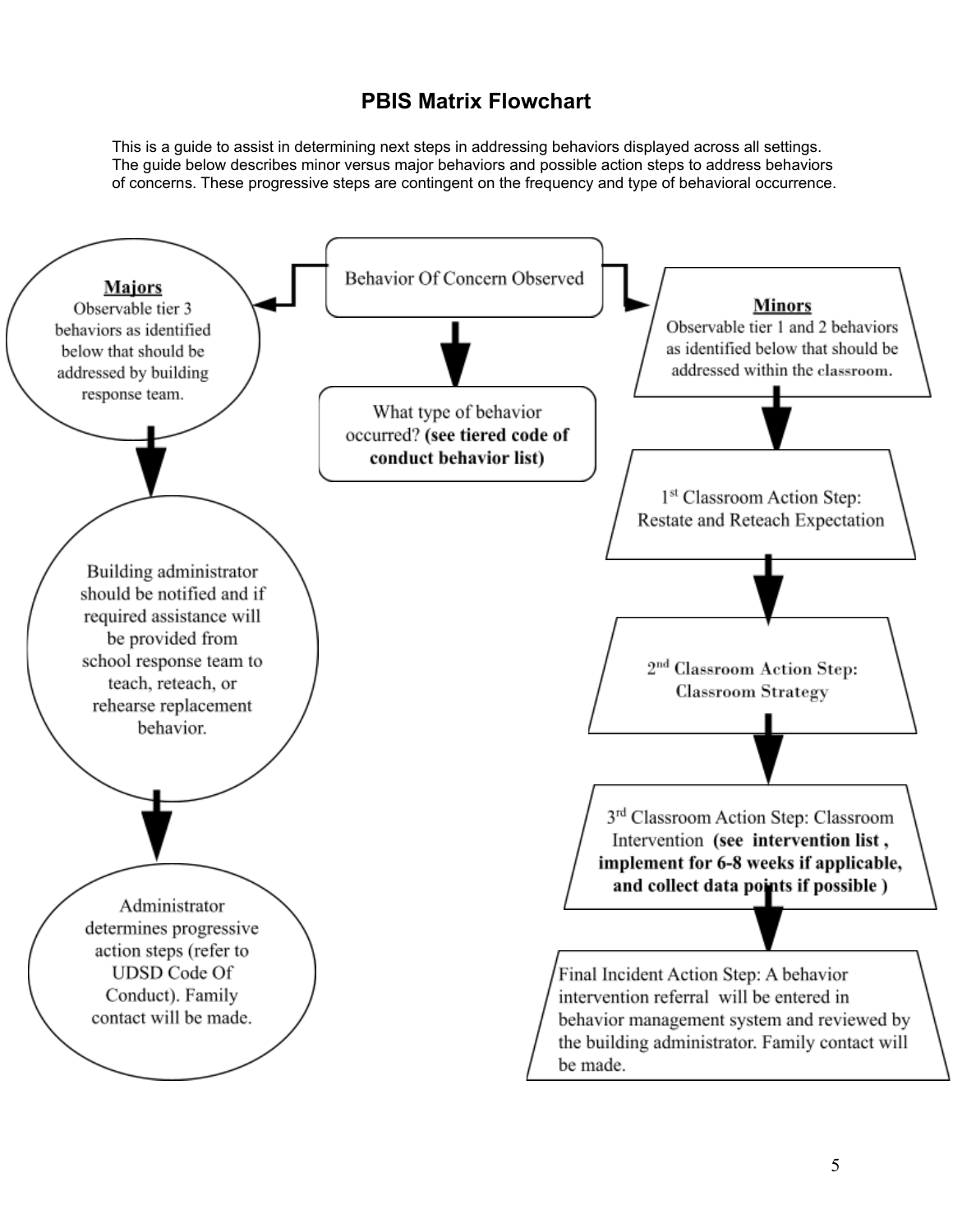# **Strategies and Interventions Guide**

The following list indicates the types of interventions and replacement behavior strategies that staff may implement to provide support and address violations:

Strategy- A teacher directed technique to impact a student's behavior.

Intervention- A technique the teacher demonstrates to the student which allows a skill to be acquired.

**Tier 1-** Accessible to all students within the whole group setting

**Tier 2-** Requires teacher differentiation and is a targeted support and intervention

**Tier 3-** Individualized and student specific intensive support and intervention

#### **Tier 1: Strategy Example List**

| $\cdots$ $\cdots$ $\cdots$ $\cdots$ $\cdots$<br>Restate expectations    |
|-------------------------------------------------------------------------|
| <b>Preferential seating</b>                                             |
| <b>Break opportunities</b>                                              |
| Family communication                                                    |
| <b>Reflection sheet</b>                                                 |
| Movement break                                                          |
| Goal setting                                                            |
| Frequent praise 4:1 ratio (praise when student shows desired behaviors) |
| Reward system                                                           |
| Verbal redirection                                                      |
| Non-verbal redirection (i.e. gesture)                                   |
| Classroom job                                                           |
| Provide clear & concise directions                                      |
| Provide student choices                                                 |
| <b>Visual schedule</b>                                                  |
| Provide teacher support                                                 |
| Provide separate work space                                             |
| Calming music (60 beats per minute)                                     |
| Organizational aides                                                    |
| Deep breathing techniques                                               |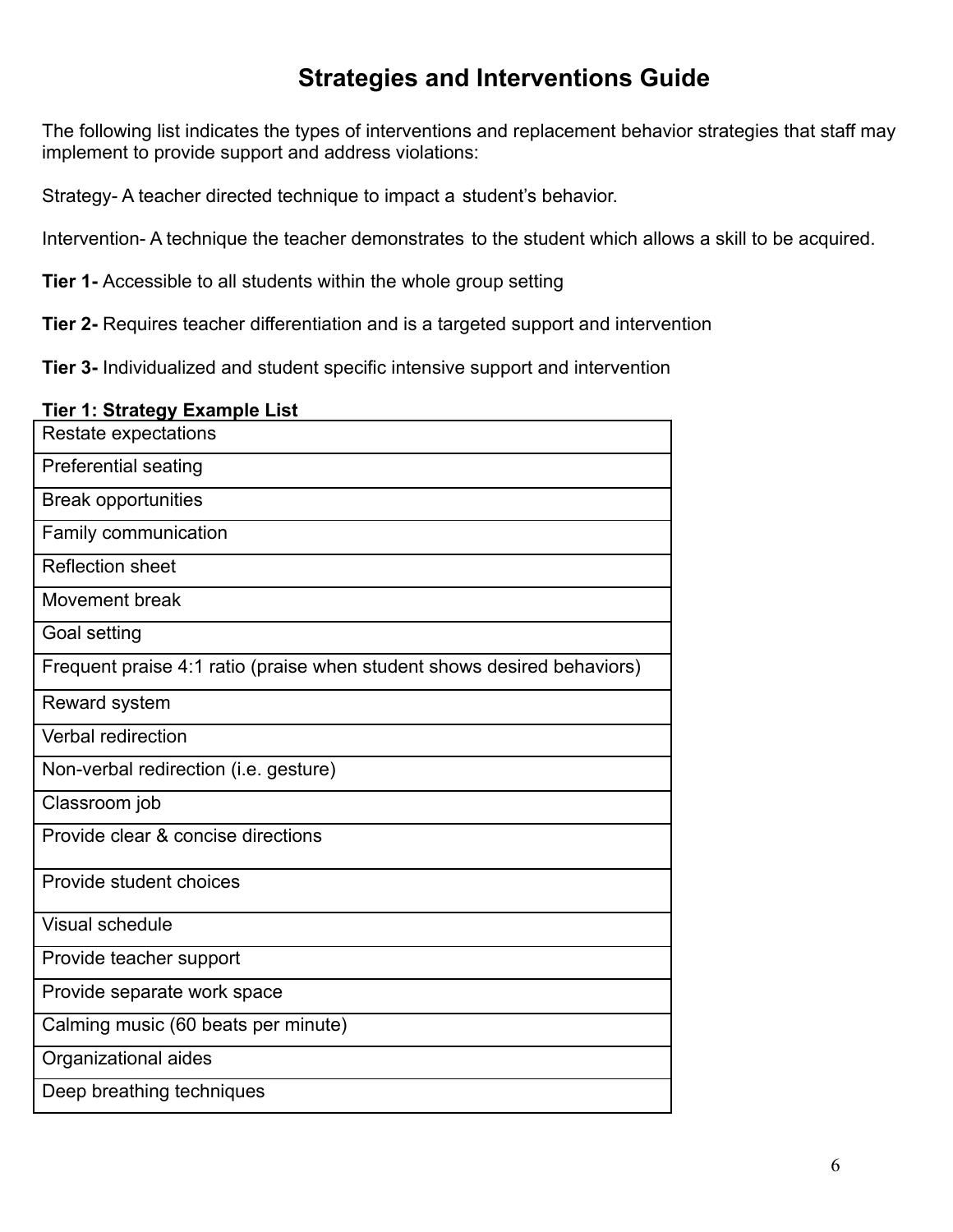| Close proximity to students   |
|-------------------------------|
| Solicit student participation |
| Reflective listening          |
| Fidget tools                  |

## **Tier 2 & 3: Strategy Example List**

| Mentor teacher or mentor peer    |
|----------------------------------|
| Restorative meeting              |
| Family conference                |
| Peer mediation                   |
| Social work or counselor support |
| Informal behavior chart          |
| Behavior contract                |
| Modifying assignments            |

## **Tier 1: Intervention Example List**

| <b>Structured Break</b>                   |
|-------------------------------------------|
| <b>Established Calming Area</b>           |
| Instruction of coping techniques          |
| Instruction of relaxation techniques      |
| Tier 2 & 3: Intervention Example List     |
| Instruction of self-monitoring skills     |
| Targeted sensory tools                    |
| Social stories                            |
| Instruction of conflict resolution skills |
| Instruction of social skills              |
| CICO (check in/ check out)                |
| Staff and peer mentoring                  |
| Social worker or counseling sessions      |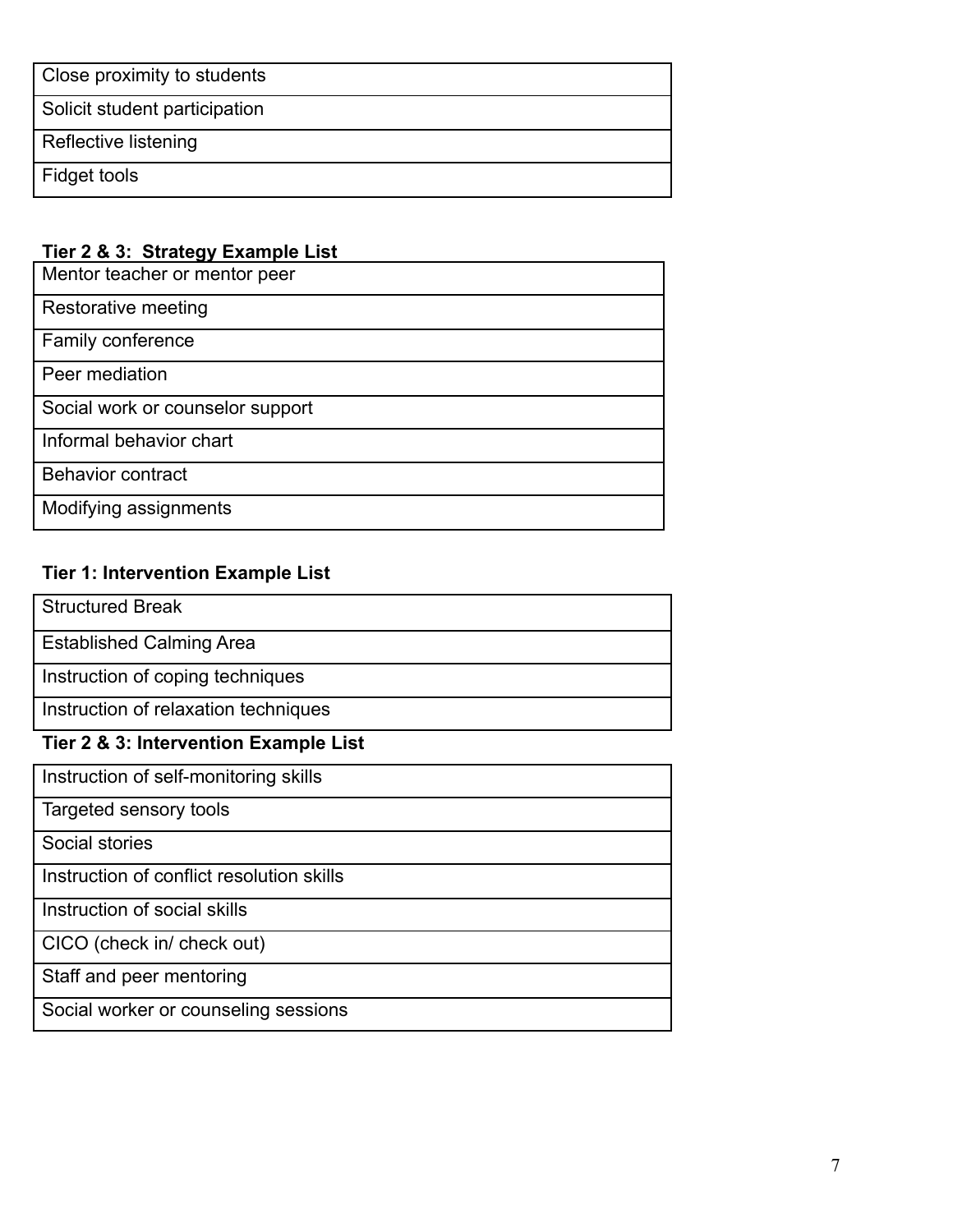# **Tiered System Of Behavior Support**



**Tier 1:** Tier 1 behaviors of concern impede and alter the school building climate and culture. These behaviors are not aligned with the expectations of students being safe, respectful, and responsible. These behaviors may impact the welcoming, nurturing, and secure atmosphere across all settings. Each behavior of concern will be addressed based upon the type of occurrences and frequency. Tier 1 level occurrences may be, however are not limited to the following:

| <b>Behaviors of Concern</b>            | <b>Possible Supportive Interventions</b>                                                               |
|----------------------------------------|--------------------------------------------------------------------------------------------------------|
| Eating and chewing items, such as gum, | Teacher redirection                                                                                    |
| at inappropriate times                 | Student reflection                                                                                     |
| Incompliance of dress code             | Mediation/conflict resolution<br>$\bullet$                                                             |
| Disrespect to peers or staff members   | • Classroom management system<br>Behavioral referral (based upon<br>$\bullet$<br>occurrence frequency) |
| School setting disturbance             |                                                                                                        |
| Possession of electronic devices       |                                                                                                        |
| Refusal of assigned task or            | Family communication                                                                                   |
| directives/Defiance                    |                                                                                                        |
| Incompliance of district, school, and  |                                                                                                        |
| classroom expectations                 |                                                                                                        |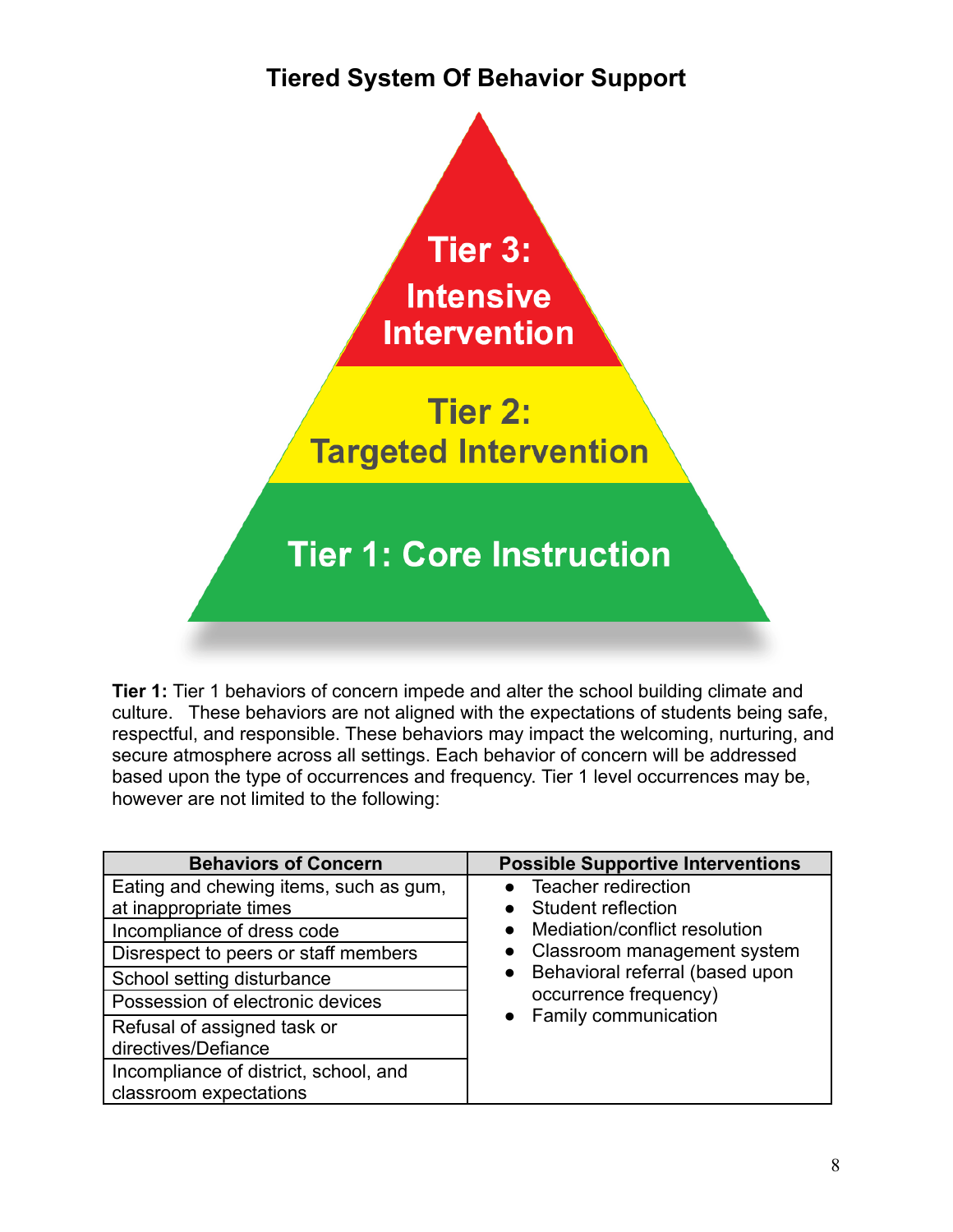| Cheating, plagiarism, and academic<br>dishonesty |
|--------------------------------------------------|
| Profanity                                        |
| Lying                                            |

**Tier 2:** Tier 2 behaviors of concern impede and alter the school building climate and culture. These behaviors are not aligned with the expectations of students being safe, respectful, and responsible. These behaviors may result in strategies focused on improving specific lacking skills some students may exhibit across all settings. Each behavior of concern will be addressed based upon the type of occurrences and frequency. Tier 2 level occurrences may be, however are not limited to the following:

| <b>Behaviors of Concern</b>                                   | <b>Possible Supportive Interventions</b>                                                                                                                                           |
|---------------------------------------------------------------|------------------------------------------------------------------------------------------------------------------------------------------------------------------------------------|
| Continuation of tier 2 unmodified behavior                    | Staff and family restorative                                                                                                                                                       |
| Leaving assigned area without<br>permission/elopement         | conference<br>Student reflection<br>Mediation/conflict resolution<br>Behavioral referral (based upon<br>occurrence frequency)<br>Family communication<br>Administrative conference |
| Forgery or possession of a school forged<br>note/document     |                                                                                                                                                                                    |
| Student to student verbal, written, or<br>physical harassment |                                                                                                                                                                                    |
| Stealing                                                      |                                                                                                                                                                                    |
| Cheating/plagiarism                                           |                                                                                                                                                                                    |
| Destruction of building property                              |                                                                                                                                                                                    |
| Instigating a fight/fighting                                  |                                                                                                                                                                                    |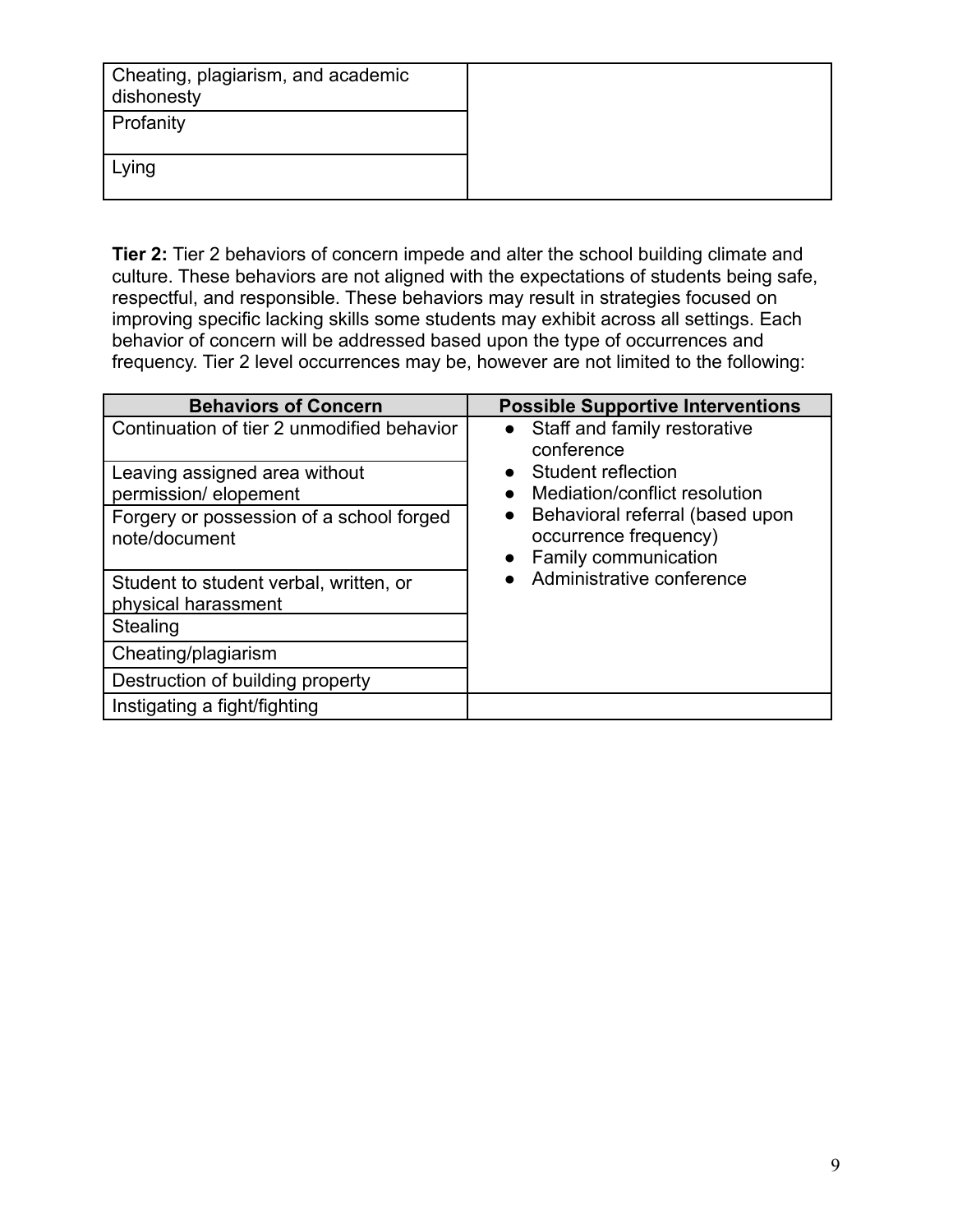**Tier 3:** Tier 3 intensive behaviors of concern impede and alter the school building climate and culture. These behaviors are not aligned with the expectations of students being safe, respectful, and responsible. These behaviors are very serious disruptions exhibited by individuals and may threaten the health, safety, or welfare of a member of the school community. Tier 3 behaviors may result in an individualized approach and development of strategically designed plans. Each behavior of concern will be addressed based upon the type of occurrences and frequency. Tier 3 level occurrences may be, however are not limited to the following:

| <b>Behaviors of Concern</b>                                                                                                                                                                    | <b>Possible Supportive Interventions</b>                                                              |
|------------------------------------------------------------------------------------------------------------------------------------------------------------------------------------------------|-------------------------------------------------------------------------------------------------------|
| Continuation of tier 2 unmodified behavior                                                                                                                                                     | Staff and family restorative                                                                          |
| Leaving school grounds without<br>permission<br><b>Bullying/ Cyberbullying</b>                                                                                                                 | conference<br>Behavioral referral (based upon<br>occurrence frequency)<br><b>Family Communication</b> |
| Sexual harassment                                                                                                                                                                              | Administrative conference                                                                             |
| Vandalism                                                                                                                                                                                      | Restitution<br>School service act<br>Outside agency collaboration                                     |
| <b>Aggravated Assault</b>                                                                                                                                                                      |                                                                                                       |
| Causing a false alarm                                                                                                                                                                          | School Assistance Program (SAP)                                                                       |
| <b>Terroristic threats</b>                                                                                                                                                                     | Suspension or expulsion                                                                               |
| Possession, dispensing, sale, or use of<br>drugs, alcohol, and illegal substances                                                                                                              |                                                                                                       |
| Possession of dangerous weapons<br>including but not limited to firearms,<br>explosives, knives, blades, chemical<br>irritants, or any items than can cause<br>bodily injury and harm<br>Arson |                                                                                                       |

*\*Upper Darby School District recognizes the potential for behaviors of concern to*

*warrant a referral to our SST team for examination into providing the student with*

*additional support.*

All employees of the Upper Darby School District have a responsibility to promptly refer any suspected or confirmed conduct that could constitute a Tier III behavior(s) of concern to the appropriate building administrator.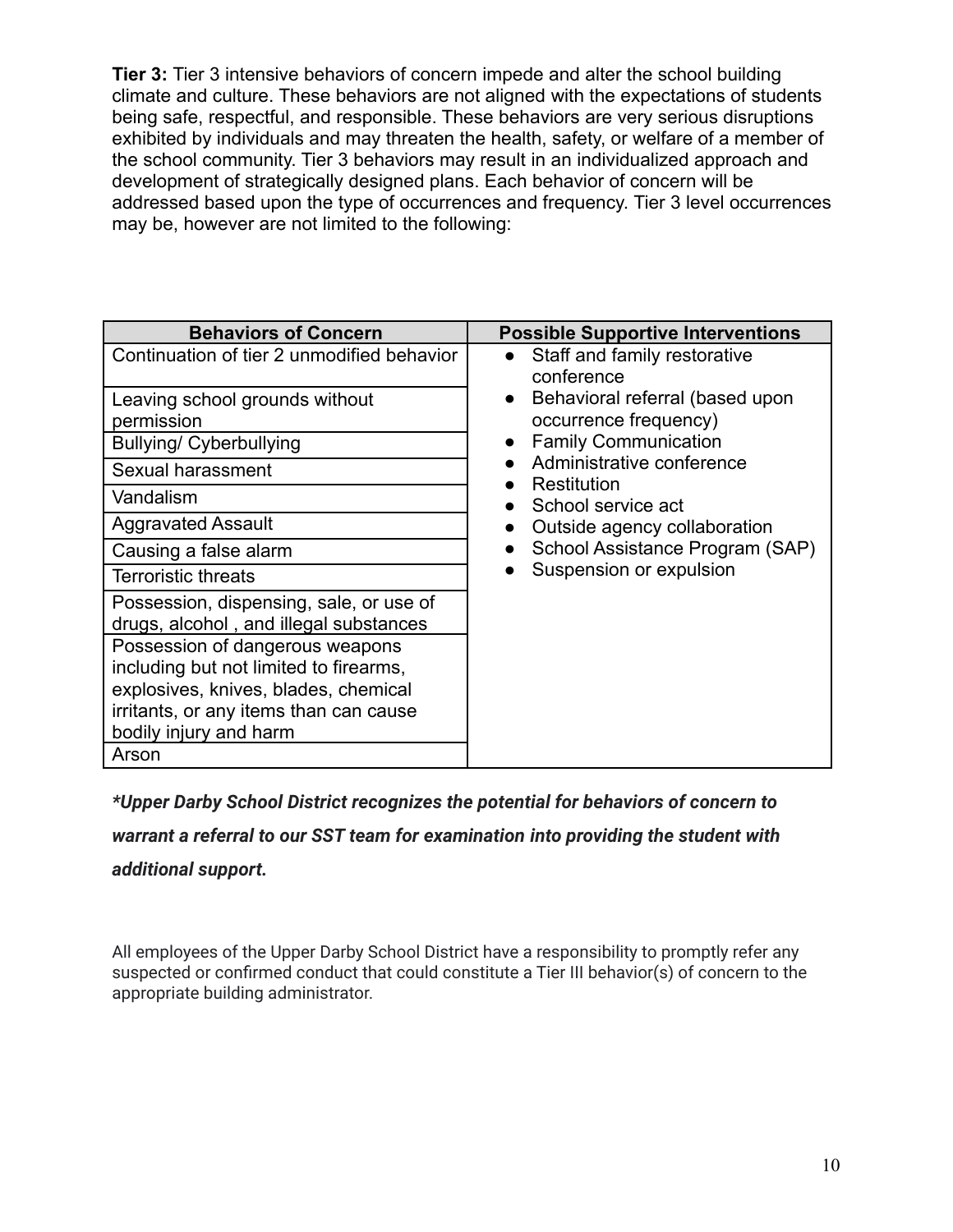## **UDSD Administrative Regulations**

*\*Excerpts from UDSD School Board administrative regulations are provided for your convenience.*

## **Attendance Policy AR 204**

Adopted August 10, 2010

Last Revised August 8, 2017

### **Purpose**

The Board requires that school age students enrolled in district schools attend school regularly, in accordance with state laws. The educational program offered by the district is predicated upon the presence of the student and requires continuity of instruction and classroom participation in order for students to achieve academic standards and consistent educational progress[.\[1\]](http://www.legis.state.pa.us/cfdocs/legis/LI/uconsCheck.cfm?txtType=HTM&yr=1949&sessInd=0&smthLwInd=0&act=14&chpt=13&sctn=1&subsctn=0)[\[2\]](http://www.legis.state.pa.us/cfdocs/legis/LI/uconsCheck.cfm?txtType=HTM&yr=1949&sessInd=0&smthLwInd=0&act=14&chpt=13&sctn=26&subsctn=0)[\[3\]](http://www.legis.state.pa.us/cfdocs/legis/LI/uconsCheck.cfm?txtType=HTM&yr=1949&sessInd=0&smthLwInd=0&act=14&chpt=13&sctn=27&subsctn=0)[\[4\]](http://pacodeandbulletin.gov/Display/pacode?file=/secure/pacode/data/022/chapter11/s11.12.html&d=reduce)[\[5\]](http://pacodeandbulletin.gov/Display/pacode?file=/secure/pacode/data/022/chapter11/s11.13.html&d=reduce)[\[6\]](http://pacodeandbulletin.gov/Display/pacode?file=/secure/pacode/data/022/chapter11/s11.41.html&d=reduce)[\[7\]](http://pacodeandbulletin.gov/Display/pacode?file=/secure/pacode/data/022/chapter12/s12.1.html&d=reduce)[8]

### **Definitions**

**Compulsory school age** shall be defined as the period of a child's life from the time the child enters school as a beginner, which may be no later than at the age of eight (8) years, until the age of seventeen (17) or graduation from high school, whichever occurs first.[9]

The Board considers the following conditions to constitute reasonable cause for absence from school or an excused absence:

- 1. Illness[.\[10\]](http://pacodeandbulletin.gov/Display/pacode?file=/secure/pacode/data/022/chapter11/s11.25.html&d=reduce)[\[13\]](http://www.legis.state.pa.us/cfdocs/legis/LI/uconsCheck.cfm?txtType=HTM&yr=1949&sessInd=0&smthLwInd=0&act=14&chpt=13&sctn=29&subsctn=0)
- 2. Quarantine.
- 3. Family emergency.
- 4. Recovery from accident.
- 5. Death in family.
- 6. Family educational travel, upon written request from parents/guardians with prior written approval from the building principal. No educational travel will be approved for students required to take PSSA, Keystone or other state mandated testing, during mandatory testing periods.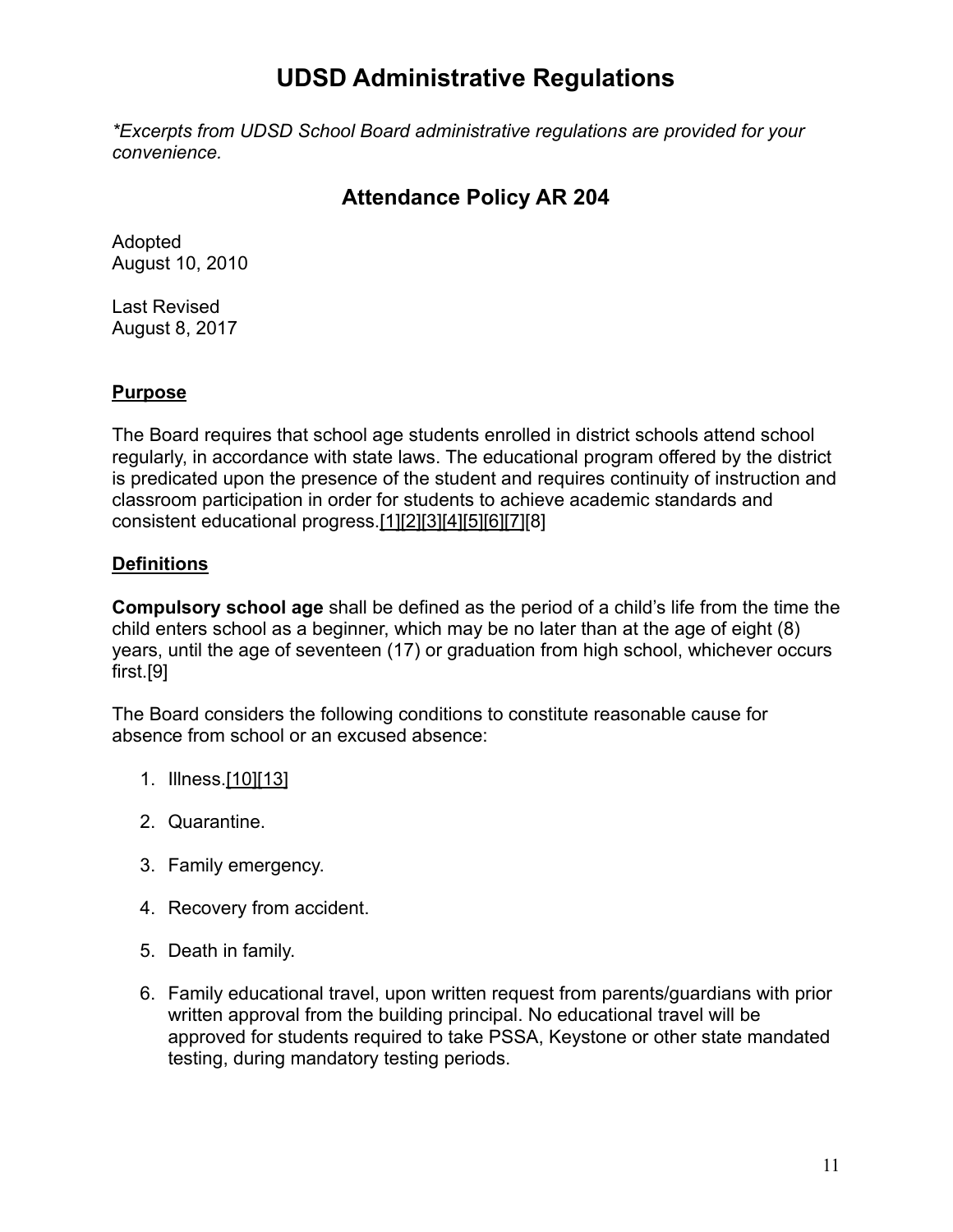7. Educational tours and trips, upon written request from parents/guardians with prior written approval from the building principal. No educational tours/trips will be approved for students required to take PSSA, Keystone or other state mandated testing, during mandatory testing periods.[\[11\]](http://pacodeandbulletin.gov/Display/pacode?file=/secure/pacode/data/022/chapter11/s11.26.html&d=reduce)[\[13\]](http://www.legis.state.pa.us/cfdocs/legis/LI/uconsCheck.cfm?txtType=HTM&yr=1949&sessInd=0&smthLwInd=0&act=14&chpt=13&sctn=29&subsctn=0)

#### Unlawful Absences

**Unlawful absence** shall be defined as a student of compulsory school age, or an enrolled student of an earlier age, who is absent without a valid excuse.

**Habitually truant** shall be defined as absent for more than three (3) school days or their equivalent following the first notice of truancy given after a student's unlawful absence for three (3) school days.

### Enforcement of Compulsory Attendance Requirements

### *Student is Truant -*

When a student has been absent for three (3) days during the current school year without a lawful excuse, district staff shall provide notice to the person in parental relation who resides in the same household as the student within ten (10) school days of the student's third unexcused absence.[\[12\]](http://www.legis.state.pa.us/cfdocs/legis/LI/uconsCheck.cfm?txtType=HTM&yr=1949&sessInd=0&smthLwInd=0&act=14&chpt=13&sctn=33&subsctn=0)

The notice shall[:\[12\]](http://www.legis.state.pa.us/cfdocs/legis/LI/uconsCheck.cfm?txtType=HTM&yr=1949&sessInd=0&smthLwInd=0&act=14&chpt=13&sctn=33&subsctn=0)

- 1. Be in the mode and language of communication preferred by the person in parental relation;
- 2. Include a description of the consequences if the student becomes habitually truant; and
- 3. When transmitted to a person who is not the biological or adoptive parent, also be provided to the child's biological or adoptive parent, if the parent's mailing address is on file with the school and the parent is not precluded from receiving the information by court order.

The notice may include the offer of a School Attendance Improvement Conference.[\[12\]](http://www.legis.state.pa.us/cfdocs/legis/LI/uconsCheck.cfm?txtType=HTM&yr=1949&sessInd=0&smthLwInd=0&act=14&chpt=13&sctn=33&subsctn=0)

If the student incurs additional unexcused absences after issuance of the notice and a School Attendance Improvement Conference was not previously held, district staff shall offer a School Attendance Improvement Conference.[\[12\]](http://www.legis.state.pa.us/cfdocs/legis/LI/uconsCheck.cfm?txtType=HTM&yr=1949&sessInd=0&smthLwInd=0&act=14&chpt=13&sctn=33&subsctn=0)

*School Attendance Improvement Conference -*

District staff shall notify the person in parental relation in writing and by telephone of the date and time of the School Attendance Improvement Conference[.\[12\]](http://www.legis.state.pa.us/cfdocs/legis/LI/uconsCheck.cfm?txtType=HTM&yr=1949&sessInd=0&smthLwInd=0&act=14&chpt=13&sctn=33&subsctn=0)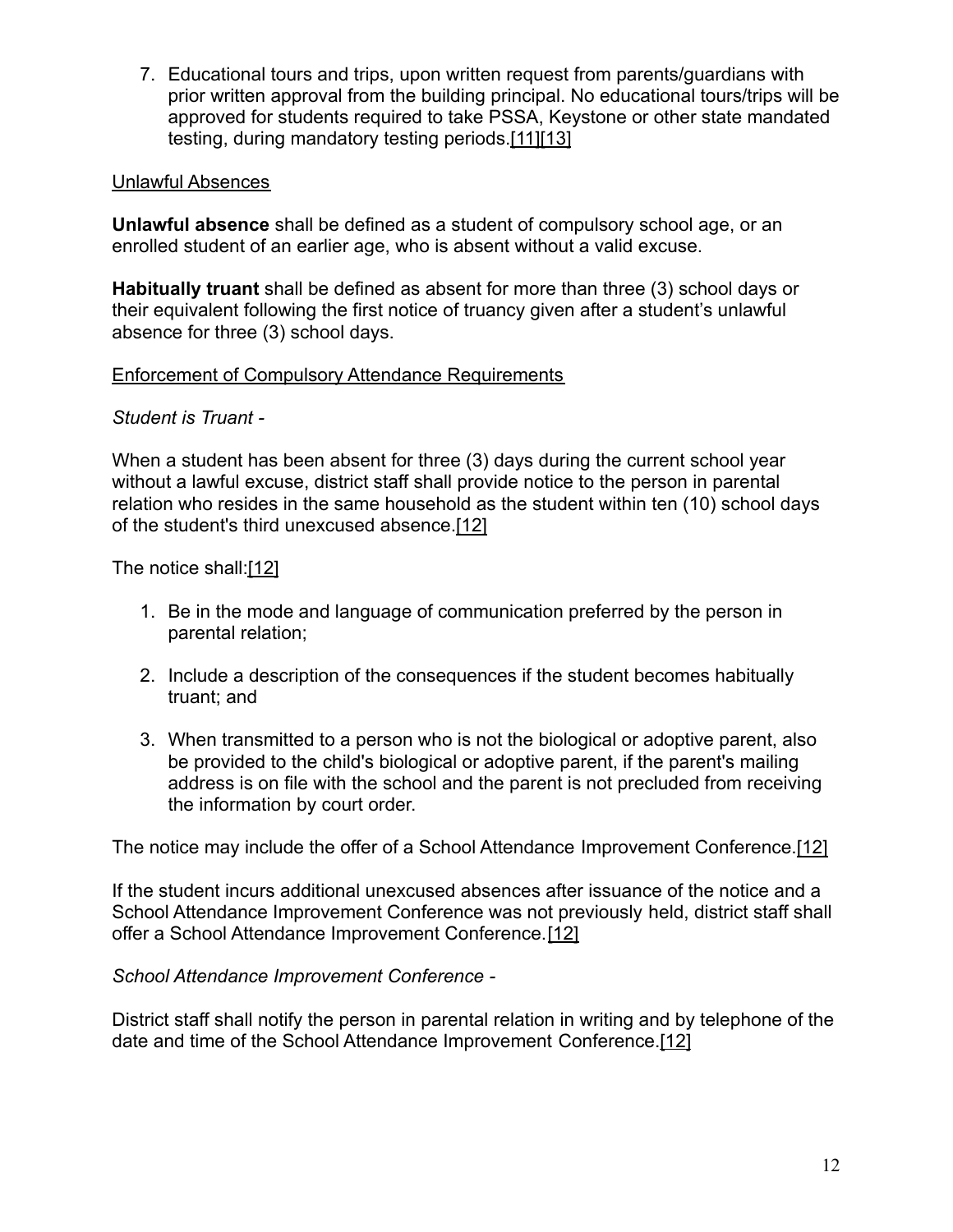The purpose of the School Attendance Improvement Conference is to examine the student's absences and reasons for the absences in an effort to improve attendance with or without additional services.[\[2\]](http://www.legis.state.pa.us/cfdocs/legis/LI/uconsCheck.cfm?txtType=HTM&yr=1949&sessInd=0&smthLwInd=0&act=14&chpt=13&sctn=26&subsctn=0)

The following individuals shall be invited to the School Attendance Improvement Conference[:\[2\]](http://www.legis.state.pa.us/cfdocs/legis/LI/uconsCheck.cfm?txtType=HTM&yr=1949&sessInd=0&smthLwInd=0&act=14&chpt=13&sctn=26&subsctn=0)

- 1. The student.
- 2. The student's person in parental relation.
- 3. Other individuals identified by the person in parental relation who may be a resource.
- 4. Appropriate school personnel.
- 5. Recommended service providers.

Neither the student nor the person in parental relation shall be required to participate, and the School Attendance Improvement Conference shall occur even if the person in parental relation declines to participate or fails to attend the scheduled conference[.\[12\]](http://www.legis.state.pa.us/cfdocs/legis/LI/uconsCheck.cfm?txtType=HTM&yr=1949&sessInd=0&smthLwInd=0&act=14&chpt=13&sctn=33&subsctn=0)

The outcome of the School Attendance Improvement Conference shall be documented in a written School Attendance Improvement Plan. The Plan shall be retained in the student's file. A copy of the Plan shall be provided to the person in parental relation, the student and appropriate district staff.[\[12\]](http://www.legis.state.pa.us/cfdocs/legis/LI/uconsCheck.cfm?txtType=HTM&yr=1949&sessInd=0&smthLwInd=0&act=14&chpt=13&sctn=33&subsctn=0)

The district may not take further legal action to address unexcused absences until after the date of the scheduled School Attendance Improvement Conference has passed.[\[12\]](http://www.legis.state.pa.us/cfdocs/legis/LI/uconsCheck.cfm?txtType=HTM&yr=1949&sessInd=0&smthLwInd=0&act=14&chpt=13&sctn=33&subsctn=0)

### *Student is Habitually Truant -*

When a student under fifteen (15) years of age is habitually truant, district staff: [\[42\]](http://www.legis.state.pa.us/cfdocs/legis/LI/uconsCheck.cfm?txtType=HTM&yr=1949&sessInd=0&smthLwInd=0&act=14&chpt=13&sctn=33&subsctn=1)

- 1. Shall refer the student to:
	- a. A school-based or community-based attendance improvement program; or
	- b. The local children and youth agency.
- 2. May file a citation in the office of the appropriate judge against the person in parental relation who resides in the same household as the student.[\[42\]](http://www.legis.state.pa.us/cfdocs/legis/LI/uconsCheck.cfm?txtType=HTM&yr=1949&sessInd=0&smthLwInd=0&act=14&chpt=13&sctn=33&subsctn=1)

When a student fifteen (15) years of age or older is habitually truant, district staff shall:[\[42\]](http://www.legis.state.pa.us/cfdocs/legis/LI/uconsCheck.cfm?txtType=HTM&yr=1949&sessInd=0&smthLwInd=0&act=14&chpt=13&sctn=33&subsctn=1)

1. Refer the student to a school-based or community-based attendance improvement program; or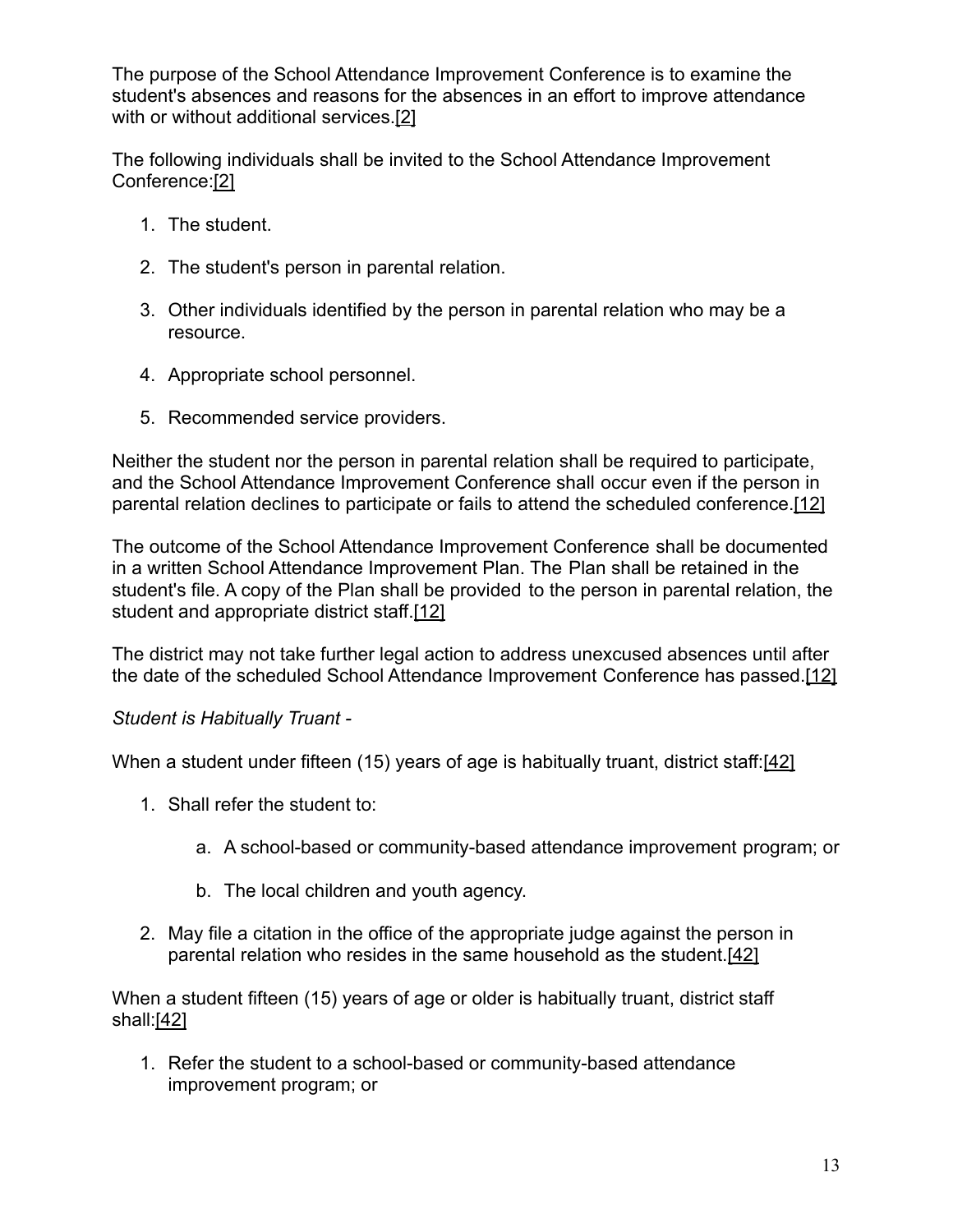2. File a citation in the office of the appropriate judge against the student or the person in parental relation who resides in the same household as the student.

District staff may refer a student who is fifteen (15) years of age or older to the local children and youth agency, if the student continues to incur additional unexcused absences after being referred to a school-based or community-based attendance improvement program, or if the student refuses to participate in such program[.\[42\]](http://www.legis.state.pa.us/cfdocs/legis/LI/uconsCheck.cfm?txtType=HTM&yr=1949&sessInd=0&smthLwInd=0&act=14&chpt=13&sctn=33&subsctn=1)

Regardless of age, when district staff refer a habitually truant student to the local children and youth agency or file a citation with the appropriate judge, district staff shall provide verification that the school held a School Attendance Improvement Conference[.\[42\]](http://www.legis.state.pa.us/cfdocs/legis/LI/uconsCheck.cfm?txtType=HTM&yr=1949&sessInd=0&smthLwInd=0&act=14&chpt=13&sctn=33&subsctn=1)

### *Filing a Citation -*

A citation shall be filed in the office of the appropriate judge whose jurisdiction includes the school in which the student is or should be enrolled.[\[43\]](http://www.legis.state.pa.us/cfdocs/legis/LI/uconsCheck.cfm?txtType=HTM&yr=1949&sessInd=0&smthLwInd=0&act=14&chpt=13&sctn=33&subsctn=2)

Additional citations for subsequent violations of the compulsory school attendance requirements may only be filed against a student or person in parental relation in accordance with the specific provisions of the law.[\[43\]](http://www.legis.state.pa.us/cfdocs/legis/LI/uconsCheck.cfm?txtType=HTM&yr=1949&sessInd=0&smthLwInd=0&act=14&chpt=13&sctn=33&subsctn=2)

#### Special Needs and Accommodations

If a truant or habitually truant student may qualify as a student with a disability, and require special education services or accommodations, the Director of Special Education shall be notified and shall take action to address the student's needs in accordance with applicable law, regulations and Board policy.[44][45][46][47]

For students with disabilities who are truant or habitually truant, the appropriate team shall be notified and shall address the student's needs in accordance with applicable law, regulations and Board policy.[44][45][47]

### **Discipline**

The district shall not expel or impose out-of-school suspension, disciplinary reassignment or transfer for truant behavior[.\[12\]](http://www.legis.state.pa.us/cfdocs/legis/LI/uconsCheck.cfm?txtType=HTM&yr=1949&sessInd=0&smthLwInd=0&act=14&chpt=13&sctn=33&subsctn=0)

### **Authority**

Attendance shall be required of all students enrolled in district schools during the days and hours that school is in session, except that a principal or teacher may excuse a student for temporary absences upon receipt of satisfactory evidence of mental, physical, or other urgent reasons that may reasonably cause the student's absence.[\[3\]](http://www.legis.state.pa.us/cfdocs/legis/LI/uconsCheck.cfm?txtType=HTM&yr=1949&sessInd=0&smthLwInd=0&act=14&chpt=13&sctn=27&subsctn=0)[\[7\]](http://pacodeandbulletin.gov/Display/pacode?file=/secure/pacode/data/022/chapter12/s12.1.html&d=reduce)[\[10\]](http://pacodeandbulletin.gov/Display/pacode?file=/secure/pacode/data/022/chapter11/s11.25.html&d=reduce)[\[13\]](http://www.legis.state.pa.us/cfdocs/legis/LI/uconsCheck.cfm?txtType=HTM&yr=1949&sessInd=0&smthLwInd=0&act=14&chpt=13&sctn=29&subsctn=0)[\[14\]](http://www.legis.state.pa.us/cfdocs/legis/LI/uconsCheck.cfm?txtType=HTM&yr=1949&sessInd=0&smthLwInd=0&act=14&chpt=13&sctn=30&subsctn=0)[\[15\]](http://pacodeandbulletin.gov/Display/pacode?file=/secure/pacode/data/022/chapter11/s11.23.html&d=reduce)

Absences shall be treated as unlawful until the district receives a written excuse explaining the absence, to be submitted within three (3) days of the absence.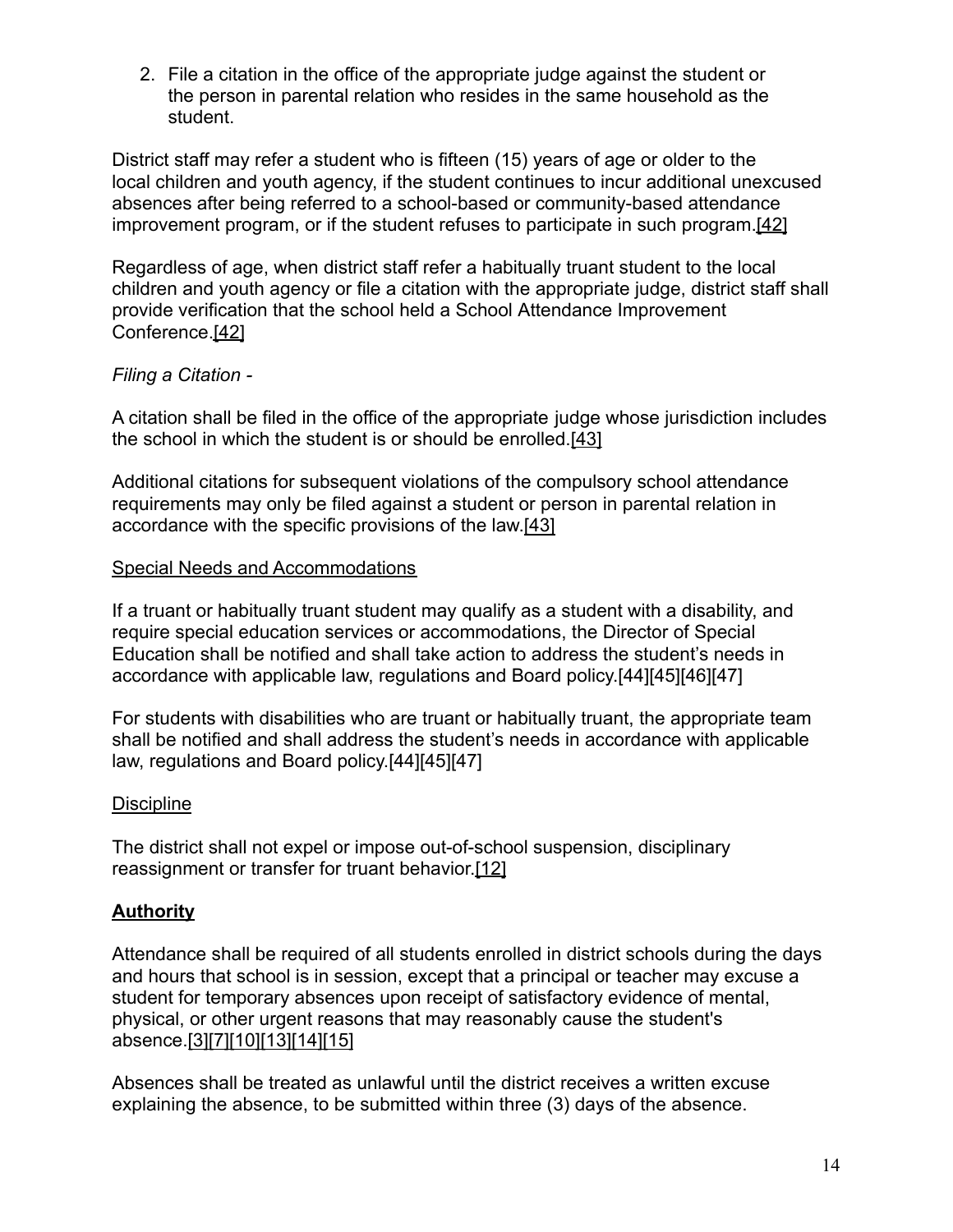A maximum of ten (10) days of cumulative lawful absences verified by parental notification shall be permitted during a school year. Excusal beyond ten (10) cumulative lawful absences shall require submission by the parent/guardian of the Upper Darby School District Explanation of Absence form or shall require an excuse from a licensed physician.

Students who miss ten (10) consecutive school days shall be dropped from the active membership roll unless the school is provided with evidence the excuse is legal or the school is pursuing compulsory attendance prosecution.

The Board shall report to appropriate authorities infractions of the law regarding the attendance of students below the age of seventeen (17). The Board shall issue notice to those parents/guardians who fail to comply with the requirements of compulsory attendance that such infractions will be prosecuted according to law.[\[7\]](http://pacodeandbulletin.gov/Display/pacode?file=/secure/pacode/data/022/chapter12/s12.1.html&d=reduce)[\[12\]](http://www.legis.state.pa.us/cfdocs/legis/LI/uconsCheck.cfm?txtType=HTM&yr=1949&sessInd=0&smthLwInd=0&act=14&chpt=13&sctn=33&subsctn=0)[\[16\]](http://www.legis.state.pa.us/cfdocs/legis/LI/uconsCheck.cfm?txtType=HTM&yr=1949&sessInd=0&smthLwInd=0&act=14&chpt=13&sctn=54&subsctn=0)

Attendance need not always be within school buildings. A student shall be considered in attendance if present at any place where school is in session by authority of the Board; the student is receiving approved tutorial instruction, or health or therapeutic services; the student is engaged in an approved and properly supervised independent study, work-study or career education program; the student is receiving approved homebound instruction.[\[3\]](http://www.legis.state.pa.us/cfdocs/legis/LI/uconsCheck.cfm?txtType=HTM&yr=1949&sessInd=0&smthLwInd=0&act=14&chpt=13&sctn=27&subsctn=0)[\[15\]](http://pacodeandbulletin.gov/Display/pacode?file=/secure/pacode/data/022/chapter11/s11.23.html&d=reduce)[\[17\]](http://pacodeandbulletin.gov/Display/pacode?file=/secure/pacode/data/022/chapter11/s11.22.html&d=reduce)[\[18\]](http://pacodeandbulletin.gov/Display/pacode?file=/secure/pacode/data/022/chapter11/s11.28.html&d=reduce)[19][20][21][22]

Upon written request by a parent/guardian, an absence for observance of a student's religion on a day approved by the Board as a religious holiday shall be excused. A penalty shall not be attached to an absence for a religious holiday.[\[23\]](http://pacodeandbulletin.gov/Display/pacode?file=/secure/pacode/data/022/chapter11/s11.21.html&d=reduce)

The Board shall, upon written request of the parents/guardians, release from attendance a student participating in a religious instruction program acknowledged by the Board. Such instruction shall not require the child's absence from school for more than thirty-six (36) hours per school year, and its organizers must inform the Board of the child's attendance record. The Board shall not provide transportation to religious instruction. A penalty shall not be attached to an absence for religious instruction.[\[23\]](http://pacodeandbulletin.gov/Display/pacode?file=/secure/pacode/data/022/chapter11/s11.21.html&d=reduce)[\[24\]](http://www.legis.state.pa.us/cfdocs/legis/LI/uconsCheck.cfm?txtType=HTM&yr=1949&sessInd=0&smthLwInd=0&act=14&chpt=15&sctn=46&subsctn=0)

The Board shall permit a student to be excused for participation in a project sponsored by a statewide or countywide 4-H, FFA or combined 4-H and FFA group upon written request prior to the event.[\[6\]](http://pacodeandbulletin.gov/Display/pacode?file=/secure/pacode/data/022/chapter11/s11.41.html&d=reduce)[\[13\]](http://www.legis.state.pa.us/cfdocs/legis/LI/uconsCheck.cfm?txtType=HTM&yr=1949&sessInd=0&smthLwInd=0&act=14&chpt=13&sctn=29&subsctn=0)

A student may be dismissed before the close of the school day only for urgent reasons, such as medical and dental treatments, or other reasons for the welfare of the student. However, the principal or designee has the discretion to determine which are special and justifiable requests and has the authority to act accordingly[.\[10\]](http://pacodeandbulletin.gov/Display/pacode?file=/secure/pacode/data/022/chapter11/s11.25.html&d=reduce)[\[15\]](http://pacodeandbulletin.gov/Display/pacode?file=/secure/pacode/data/022/chapter11/s11.23.html&d=reduce)

No student should be permitted to leave the school with a person unless authority is first received by direct communication with the parent/guardian who has registered the student.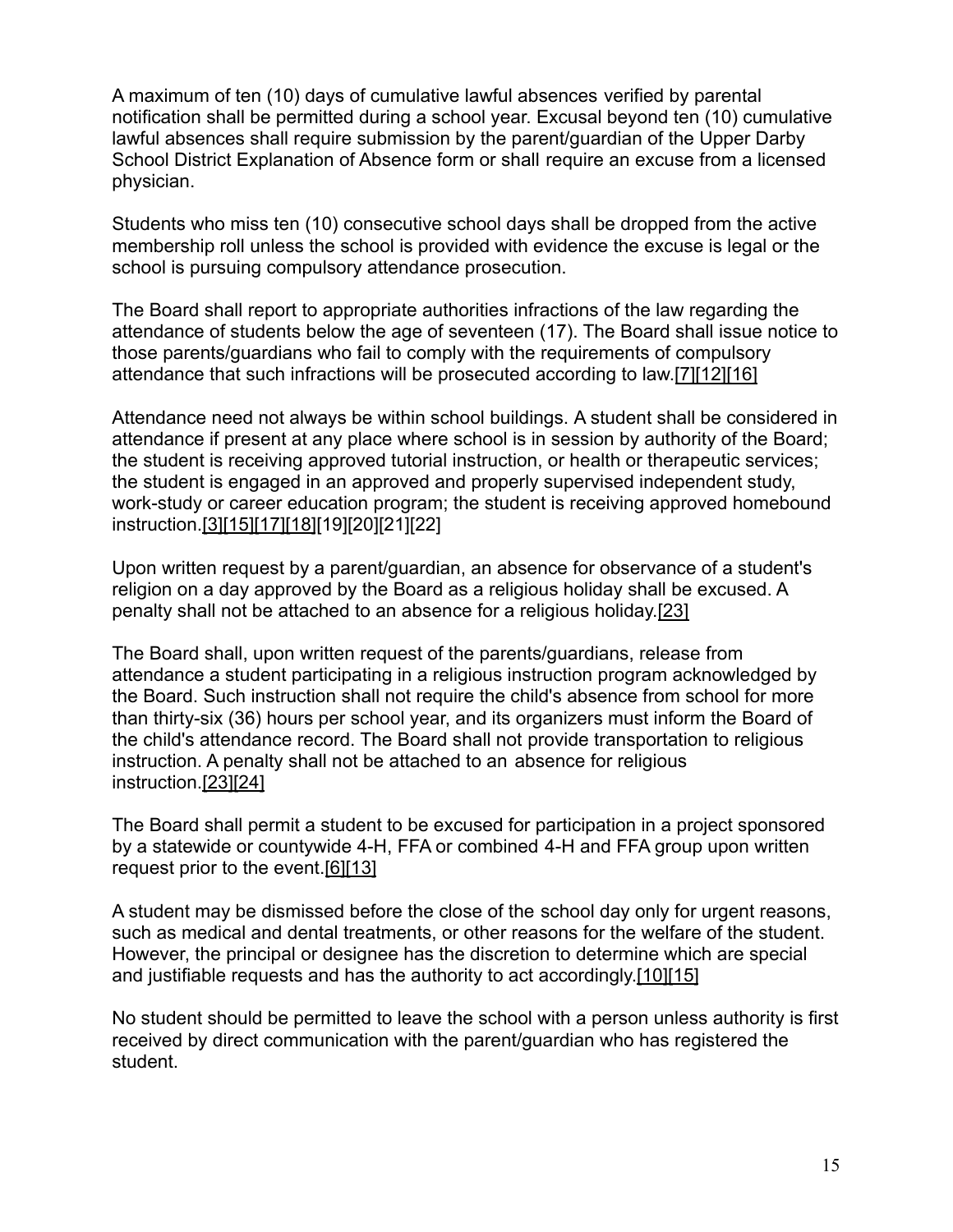In an emergency, when a parent/guardian telephones to request early dismissal, the employee should inquire as to the telephone number being used and check that number against the emergency contact numbers the parent/guardian provided.

The Board shall excuse the following students from the requirements of attendance at district schools, upon request and with the required approval:

- 1. On certification by a physician or submission of other satisfactory evidence and on approval of the Department of Education, children who are unable to attend school or apply themselves to study for mental, physical or other reasons that preclude regular attendance.[\[13\]](http://www.legis.state.pa.us/cfdocs/legis/LI/uconsCheck.cfm?txtType=HTM&yr=1949&sessInd=0&smthLwInd=0&act=14&chpt=13&sctn=29&subsctn=0)[\[14\]](http://www.legis.state.pa.us/cfdocs/legis/LI/uconsCheck.cfm?txtType=HTM&yr=1949&sessInd=0&smthLwInd=0&act=14&chpt=13&sctn=30&subsctn=0)[\[25\]](http://pacodeandbulletin.gov/Display/pacode?file=/secure/pacode/data/022/chapter11/s11.34.html&d=reduce)
- 2. Students enrolled in nonpublic or private schools in which the subjects and activities prescribed by law are taught[.\[3\]](http://www.legis.state.pa.us/cfdocs/legis/LI/uconsCheck.cfm?txtType=HTM&yr=1949&sessInd=0&smthLwInd=0&act=14&chpt=13&sctn=27&subsctn=0)[\[26\]](http://pacodeandbulletin.gov/Display/pacode?file=/secure/pacode/data/022/chapter11/s11.32.html&d=reduce)
- 3. Students attending college who are also enrolled part-time in district schools.[\[27\]](http://pacodeandbulletin.gov/Display/pacode?file=/secure/pacode/data/022/chapter11/s11.5.html&d=reduce)
- 4. Students attending a home education program in accordance with law.[\[28\]\[](http://www.legis.state.pa.us/cfdocs/legis/LI/uconsCheck.cfm?txtType=HTM&yr=1949&sessInd=0&smthLwInd=0&act=14&chpt=13&sctn=27&subsctn=1)29]
- 5. Students fifteen (15) or sixteen (16) years of age whose enrollment in private trade or business schools has been approved[.\[3\]](http://www.legis.state.pa.us/cfdocs/legis/LI/uconsCheck.cfm?txtType=HTM&yr=1949&sessInd=0&smthLwInd=0&act=14&chpt=13&sctn=27&subsctn=0)
- 6. Students fifteen (15) years of age, and fourteen (14) years of age who have completed the highest elementary grade, engaged in farm work or private domestic service under duly issued permits.[\[14\]](http://www.legis.state.pa.us/cfdocs/legis/LI/uconsCheck.cfm?txtType=HTM&yr=1949&sessInd=0&smthLwInd=0&act=14&chpt=13&sctn=30&subsctn=0)
- 7. Students sixteen (16) years of age regularly employed during the school session and holding a lawfully issued employment certificate[.\[14\]](http://www.legis.state.pa.us/cfdocs/legis/LI/uconsCheck.cfm?txtType=HTM&yr=1949&sessInd=0&smthLwInd=0&act=14&chpt=13&sctn=30&subsctn=0)[\[18\]](http://pacodeandbulletin.gov/Display/pacode?file=/secure/pacode/data/022/chapter11/s11.28.html&d=reduce)

The Board may excuse the following students from the requirements of attendance at district schools:

- 1. Students receiving tutorial instruction in a field not offered in the district's curricula from a properly qualified tutor approved by the Superintendent, when the excusal does not interfere with the student's regular program of studies[.\[3\]](http://www.legis.state.pa.us/cfdocs/legis/LI/uconsCheck.cfm?txtType=HTM&yr=1949&sessInd=0&smthLwInd=0&act=14&chpt=13&sctn=27&subsctn=0)[\[17\]\[](http://pacodeandbulletin.gov/Display/pacode?file=/secure/pacode/data/022/chapter11/s11.22.html&d=reduce)20]
- 2. Homebound children unable to attend school on the recommendation of the school physician and the school psychologist or a psychiatrist and approval of the Secretary of Education.[\[25\]](http://pacodeandbulletin.gov/Display/pacode?file=/secure/pacode/data/022/chapter11/s11.34.html&d=reduce)
- 3. Students enrolled in special schools conducted by the Delaware County Intermediate Unit or the Department of Education.[\[3\]](http://www.legis.state.pa.us/cfdocs/legis/LI/uconsCheck.cfm?txtType=HTM&yr=1949&sessInd=0&smthLwInd=0&act=14&chpt=13&sctn=27&subsctn=0)

### Educational Tours/Trips

The Board may excuse a student from school attendance to participate in an educational tour or trip not sponsored by the district if the following conditions are met[:\[11\]](http://pacodeandbulletin.gov/Display/pacode?file=/secure/pacode/data/022/chapter11/s11.26.html&d=reduce)[\[13\]](http://www.legis.state.pa.us/cfdocs/legis/LI/uconsCheck.cfm?txtType=HTM&yr=1949&sessInd=0&smthLwInd=0&act=14&chpt=13&sctn=29&subsctn=0)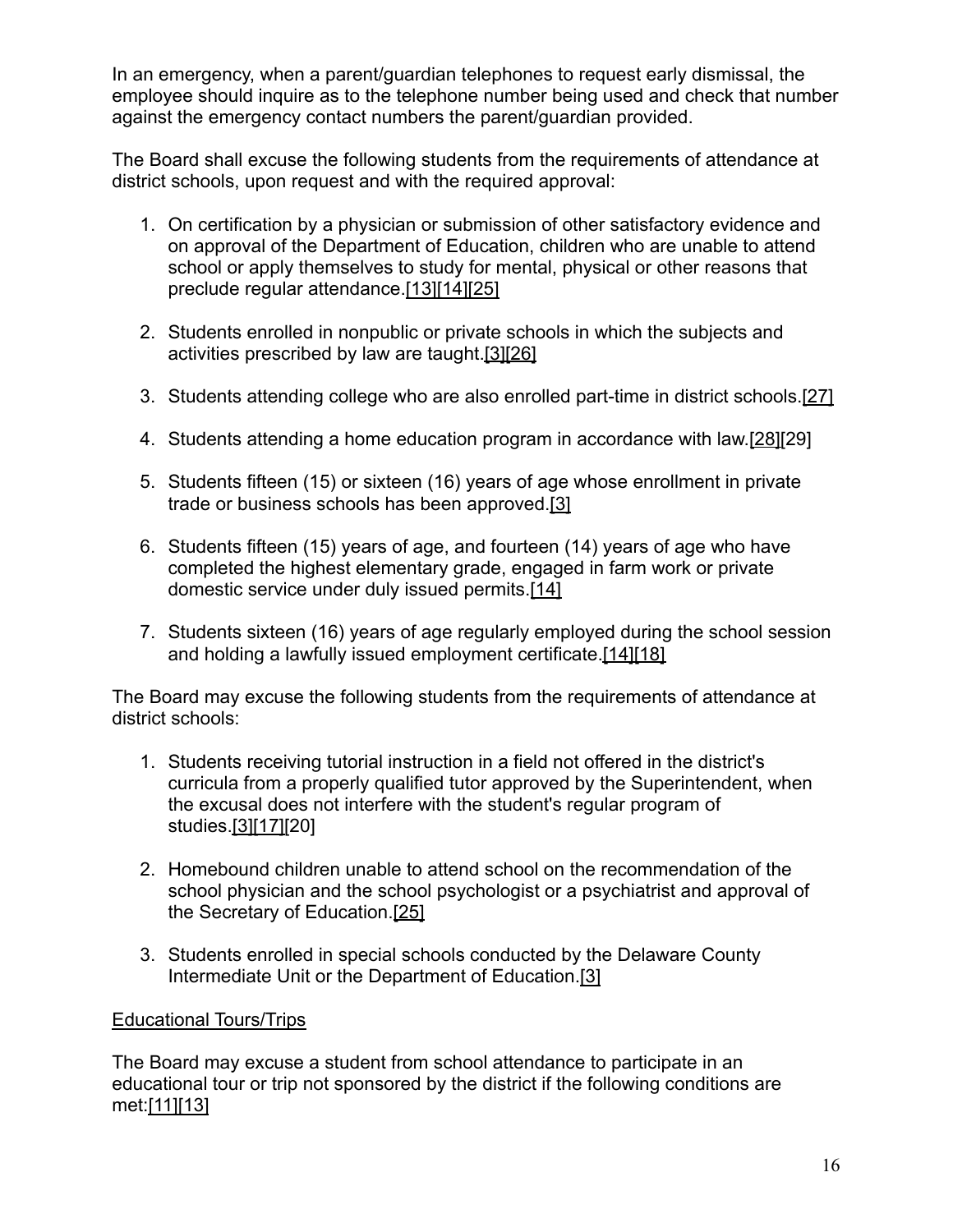- 1. The parent/guardian submits a written request for excusal prior to the absence.
- 2. The student's participation has been approved in writing by the Superintendent or designee.
- 3. The adult directing and supervising the tour or trip is acceptable to the parents/guardians and the Superintendent.

The Board may limit the number and duration of tours or trips for which excused absences may be granted to a student during the school term.

No educational tours/trips will be approved for students required to take PSSA, Keystone or other state mandated testing, during mandatory testing periods.

## **Delegation of Responsibility**

The Superintendent or designee shall annually notify students, parents/guardians and staff about the district's attendance policy by publishing such policy in the student handbook, parent newsletters, district website and other efficient methods.[\[6\]](http://pacodeandbulletin.gov/Display/pacode?file=/secure/pacode/data/022/chapter11/s11.41.html&d=reduce)[\[48\]](http://www.legis.state.pa.us/cfdocs/legis/LI/uconsCheck.cfm?txtType=HTM&yr=1949&sessInd=0&smthLwInd=0&act=14&chpt=5&sctn=10&subsctn=2)

The Superintendent or designee shall develop administrative regulations for the attendance of students which:

- 1. Ensure a school session that conforms with requirements of state law and regulations[.\[30\]](http://www.legis.state.pa.us/cfdocs/legis/LI/uconsCheck.cfm?txtType=HTM&yr=1949&sessInd=0&smthLwInd=0&act=14&chpt=15&sctn=1&subsctn=0)[\[31\]](http://www.legis.state.pa.us/cfdocs/legis/LI/uconsCheck.cfm?txtType=HTM&yr=1949&sessInd=0&smthLwInd=0&act=14&chpt=15&sctn=4&subsctn=0)[\[32\]](http://pacodeandbulletin.gov/Display/pacode?file=/secure/pacode/data/022/chapter4/s4.4.html&d=reduce)[\[33\]](http://pacodeandbulletin.gov/Display/pacode?file=/secure/pacode/data/022/chapter11/s11.1.html&d=reduce)[\[40\]](http://pacodeandbulletin.gov/Display/pacode?file=/secure/pacode/data/022/chapter11/s11.2.html&d=reduce)[\[41\]](http://pacodeandbulletin.gov/Display/pacode?file=/secure/pacode/data/022/chapter11/s11.3.html&d=reduce)
- 2. Govern the keeping of attendance records in accordance with law.[\[34\]](http://www.legis.state.pa.us/cfdocs/legis/LI/uconsCheck.cfm?txtType=HTM&yr=1949&sessInd=0&smthLwInd=0&act=14&chpt=13&sctn=32&subsctn=0)[\[35\]](http://www.legis.state.pa.us/cfdocs/legis/LI/uconsCheck.cfm?txtType=HTM&yr=1949&sessInd=0&smthLwInd=0&act=14&chpt=13&sctn=39&subsctn=0)
- 3. Distribute annually to staff, students, and parents/guardians Board policies and school rules and regulations governing student attendance, absences and excusals[.\[6\]](http://pacodeandbulletin.gov/Display/pacode?file=/secure/pacode/data/022/chapter11/s11.41.html&d=reduce)
- 4. Impose on truant students appropriate incremental disciplinary measures for infractions of school rules, but no penalty may have an irredeemably negative effect on the student's record beyond that which naturally follows absence from classroom learning experiences[.\[12\]](http://www.legis.state.pa.us/cfdocs/legis/LI/uconsCheck.cfm?txtType=HTM&yr=1949&sessInd=0&smthLwInd=0&act=14&chpt=13&sctn=33&subsctn=0)[\[16\]](http://www.legis.state.pa.us/cfdocs/legis/LI/uconsCheck.cfm?txtType=HTM&yr=1949&sessInd=0&smthLwInd=0&act=14&chpt=13&sctn=54&subsctn=0)[\[36\]](http://www.legis.state.pa.us/cfdocs/legis/LI/uconsCheck.cfm?txtType=HTM&yr=1949&sessInd=0&smthLwInd=0&act=14&chpt=13&sctn=38&subsctn=0)[37][38]
- 5. Identify the habitual truant, investigate the causes of truant behavior, and consider modification of the student's educational program to meet particular needs and interests.
- 6. Ensure that students legally absent have an opportunity to make up work.
- 7. Issue written notice to any parent/guardian who fails to comply with the compulsory attendance law, within three (3) days of any proceeding brought under that law. Such notice shall inform the parent/guardian of the date(s) the absence occurred; that the absence was unexcused and in violation of law; that the parent/guardian is being notified and informed of his/her liability under law for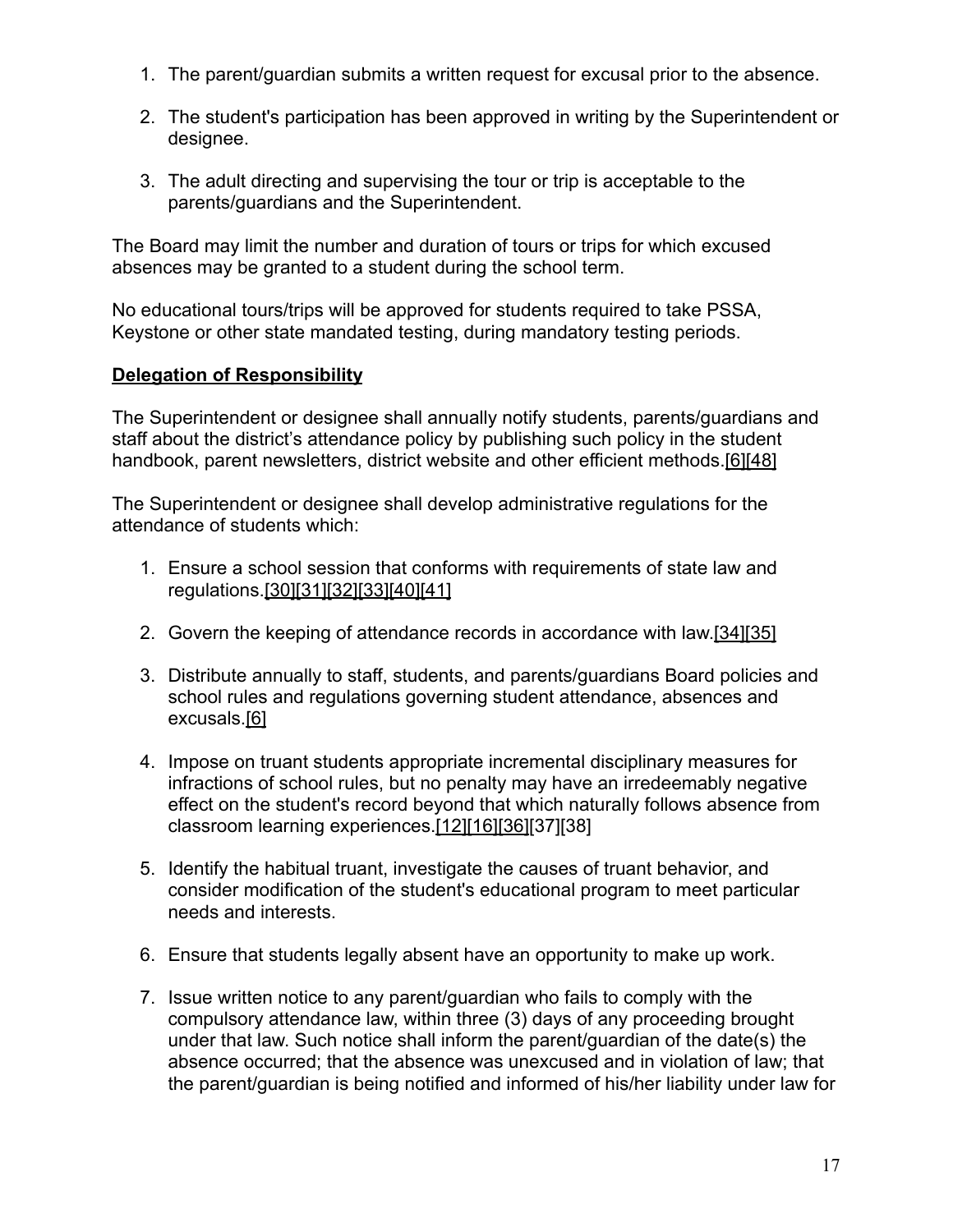the absence of the student; and that further violations during the school term will be prosecuted without notice.[\[12\]](http://www.legis.state.pa.us/cfdocs/legis/LI/uconsCheck.cfm?txtType=HTM&yr=1949&sessInd=0&smthLwInd=0&act=14&chpt=13&sctn=33&subsctn=0)[\[16\]](http://www.legis.state.pa.us/cfdocs/legis/LI/uconsCheck.cfm?txtType=HTM&yr=1949&sessInd=0&smthLwInd=0&act=14&chpt=13&sctn=54&subsctn=0)

Repeated infractions of Board policy requiring the attendance of enrolled students may constitute misconduct and disobedience to warrant the student's suspension or expulsion from the regular school program (or offered alternative education services).[37][38[\]\[39\]](http://www.legis.state.pa.us/cfdocs/legis/LI/uconsCheck.cfm?txtType=HTM&yr=1949&sessInd=0&smthLwInd=0&act=14&chpt=13&sctn=18&subsctn=0)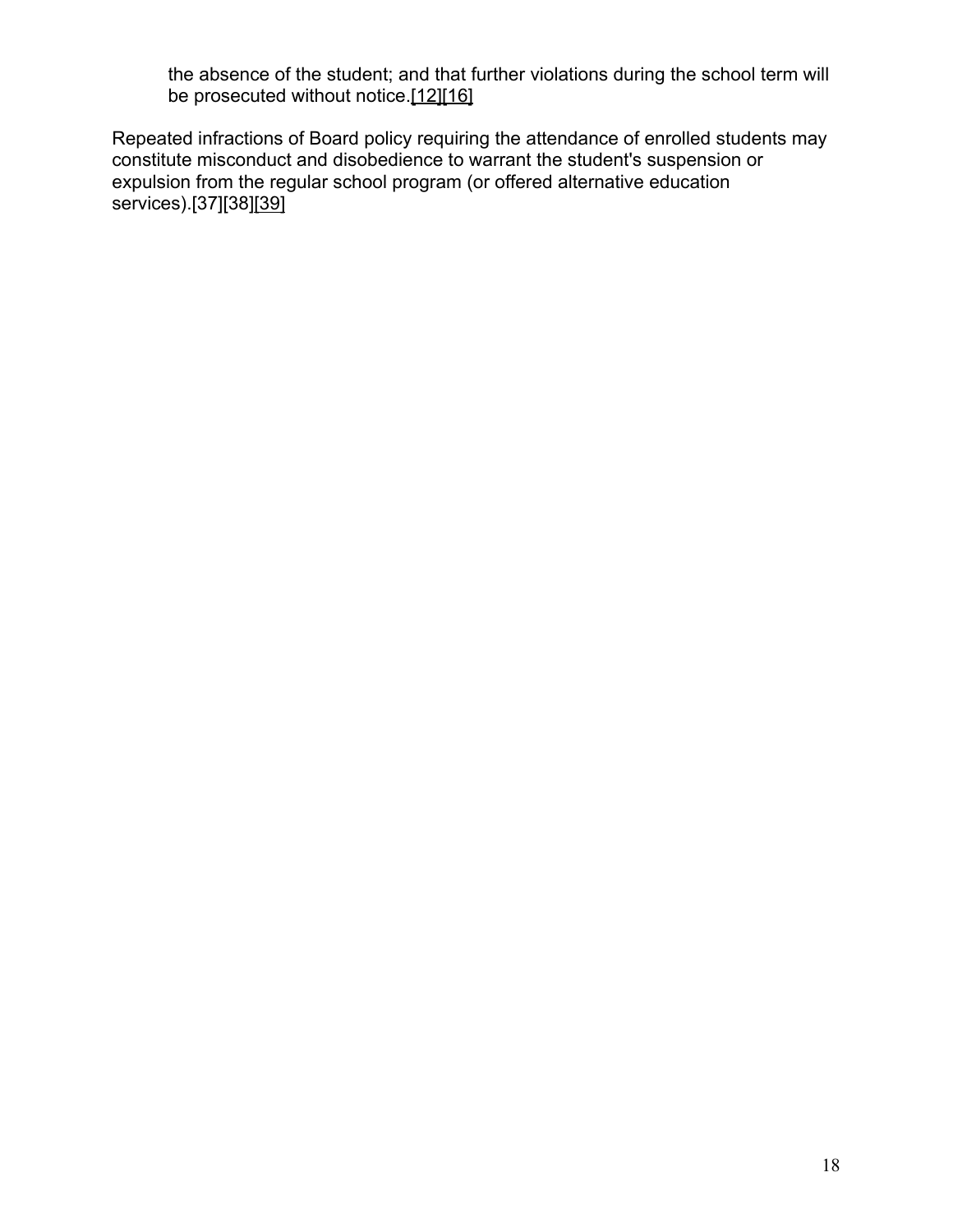Adopted August 10, 2010

## **Purpose**

The Board recognizes that students have the right to request redress of complaints. In addition, the Board believes that the inculcation of respect for established procedures is an important part of the educational process. Accordingly, individual and group complaints shall be recognized, and appropriate appeal procedures shall be provided.

### **Definition**

For purposes of this policy, a **student complaint** shall be one that arises from actions that directly affect the student's participation in an approved educational program.

#### **Authority**

The Board and its employees will recognize the complaints of students, provided that such complaints are submitted according to the guidelines established by Board policy.

#### **Guidelines**

The student should first make the complaint known to the staff member most closely involved or, if none is identifiable, a guidance counselor; and both shall attempt to resolve the issue informally and directly.

For complaints that must move beyond the first step, the student shall prepare a written statement of his/her complaint which shall set forth:

- 1. Specific nature of the complaint and a brief statement of relevant facts.
- 2. Manner and extent to which the student believes s/he has been adversely affected.
- 3. Relief sought by the student.
- 4. Reasons why the student feels entitled to the relief sought.

The complaint may then be submitted, in turn, to the building principal, the Superintendent and the Board, with a suitable period of time allowed at each level for hearing of the complaint and preparation of a response.

At each level the student shall be afforded the opportunity to be heard personally by the school authority.

The student may seek the help of a parent/guardian at any step.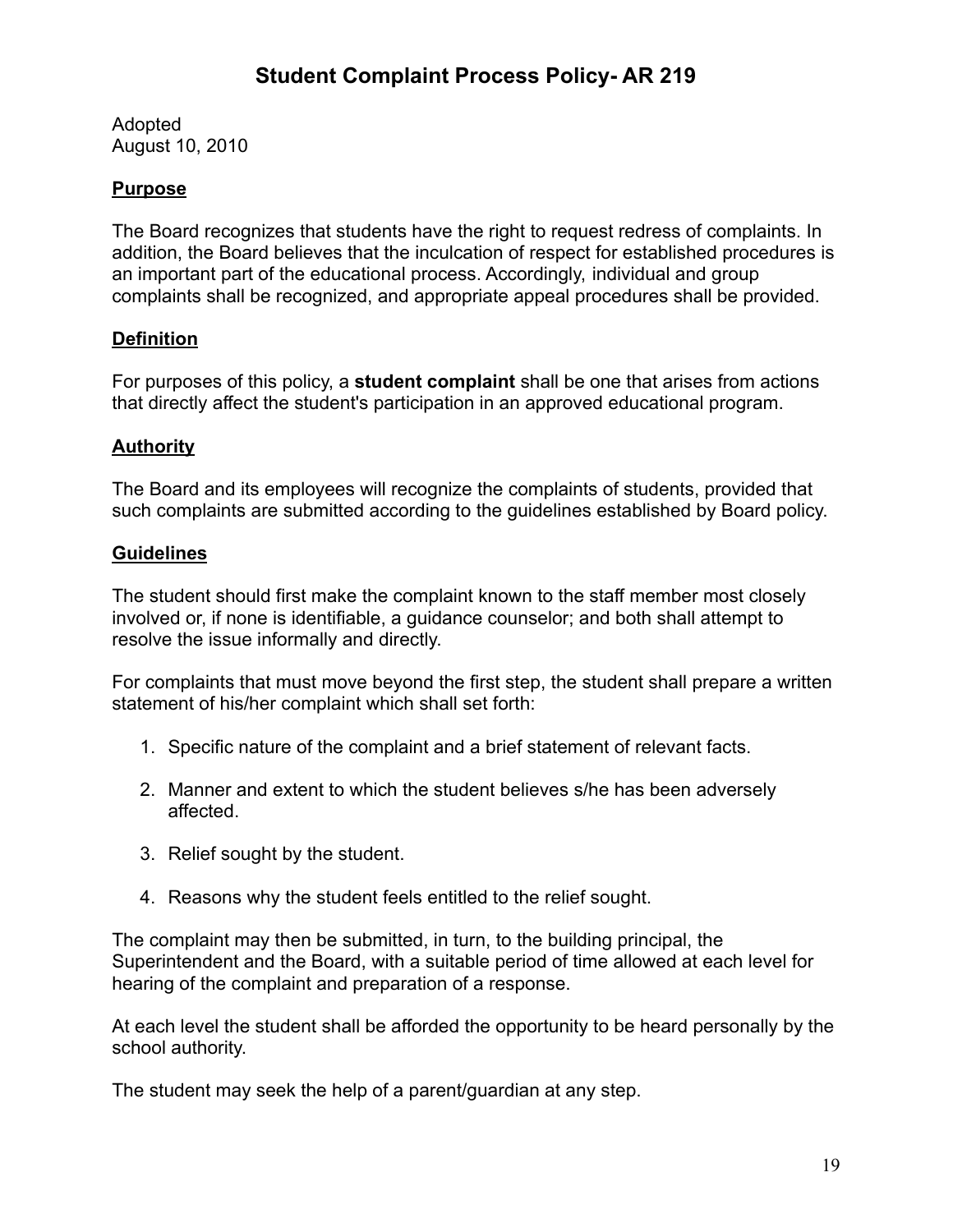Legal [24 P.S. 510](http://www.legis.state.pa.us/cfdocs/legis/LI/uconsCheck.cfm?txtType=HTM&yr=1949&sessInd=0&smthLwInd=0&act=14&chpt=5&sctn=10&subsctn=0) Book Policy Manual

Section 200 Pupils

Title Bullying/Cyberbullying

Code 249

**Status** Active

Adopted August 10, 2010

Last Revised October 13, 2020

Prior Revised Dates 6/4/2019

### **Purpose**

The Board is committed to providing a safe, positive learning environment for district students. The Board recognizes that bullying creates an atmosphere of fear and intimidation, detracts from the safe environment necessary for student learning, and may lead to more serious violence. Therefore, the Board prohibits bullying by district students.

### **Definitions**

**Bullying** means an intentional electronic, written, verbal or physical act or series of acts directed at another student or students, which occurs in a school setting and/or outside a school setting, that is severe, persistent or pervasive and has the effect of doing any of the following[:\[1\]](http://www.legis.state.pa.us/cfdocs/legis/LI/uconsCheck.cfm?txtType=HTM&yr=1949&sessInd=0&smthLwInd=0&act=14&chpt=13A&sctn=3&subsctn=1)

- 1. Substantially interfering with a student's education.
- 2. Creating a threatening environment.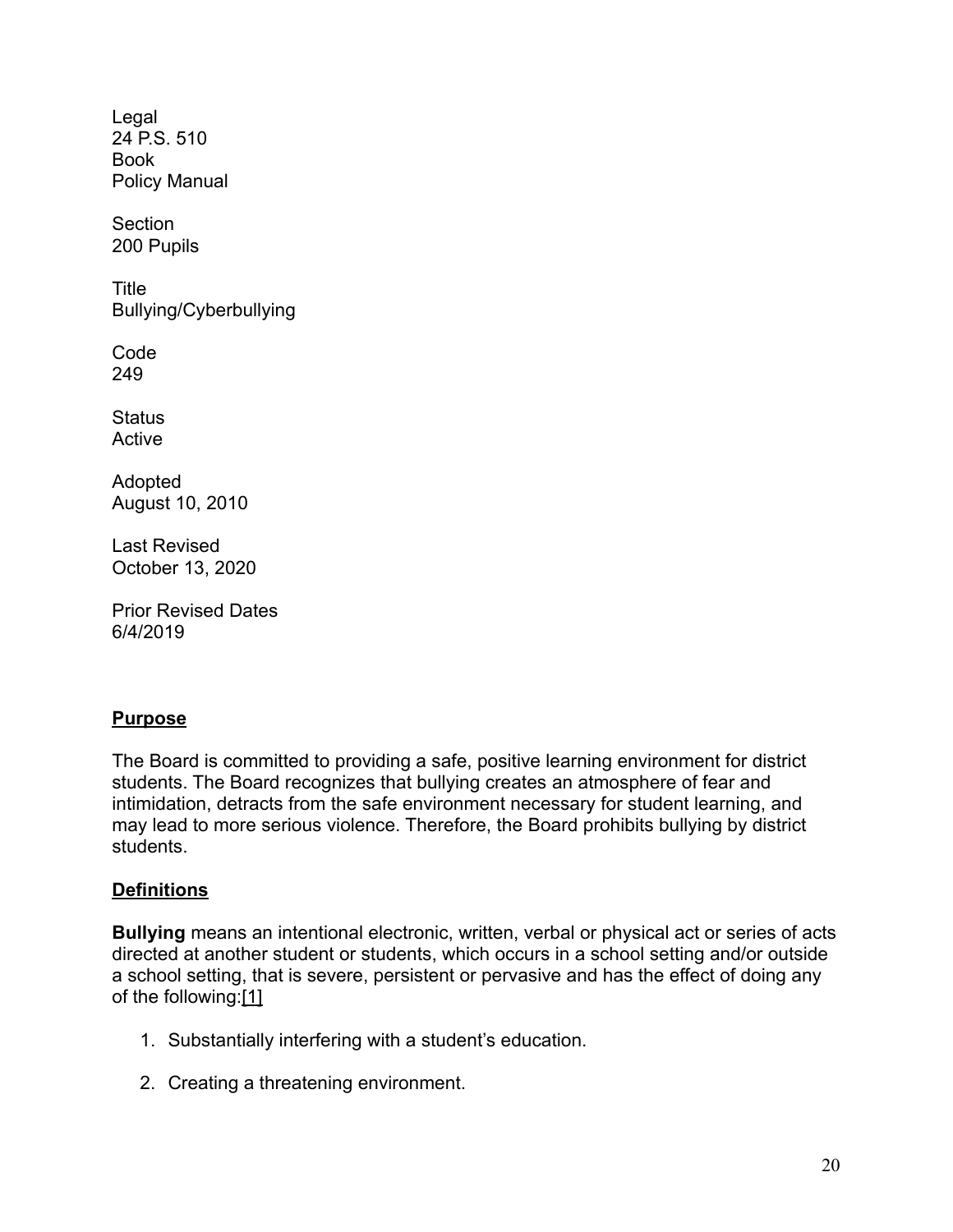3. Substantially disrupting the orderly operation of the school.

**Bullying**, as defined in this policy, includes cyberbullying.

**School setting** means in the school, on school grounds, in school vehicles, at a designated bus stop or at any activity sponsored, supervised or sanctioned by the school[.\[1\]](http://www.legis.state.pa.us/cfdocs/legis/LI/uconsCheck.cfm?txtType=HTM&yr=1949&sessInd=0&smthLwInd=0&act=14&chpt=13A&sctn=3&subsctn=1)

### **Authority**

The Board prohibits all forms of bullying by district students.[\[1\]](http://www.legis.state.pa.us/cfdocs/legis/LI/uconsCheck.cfm?txtType=HTM&yr=1949&sessInd=0&smthLwInd=0&act=14&chpt=13A&sctn=3&subsctn=1)

The Board encourages students who believe they or others have been bullied to promptly report such incidents to the building principal or designee.

Students are encouraged to use the district's report form, available from the building principal, or to put the complaint in writing; however, oral complaints shall be accepted and documented. The person accepting the complaint shall handle the report objectively, neutrally and professionally, setting aside personal biases that might favor or disfavor the student filing the complaint or those accused of a violation of this policy.

The Board directs that verbal and written complaints of bullying shall be investigated promptly, and appropriate corrective or preventative action shall be taken when allegations are substantiated. The Board directs that any complaint of bullying brought pursuant to this policy shall also be reviewed for conduct which may not be proven to be bullying under this policy but merits review and possible action under other Board policies.

#### Title IX Sexual Harassment and Other Discrimination

Every report of alleged bullying that can be interpreted at the outset to fall within the provisions of policies addressing potential violations of laws against discrimination and discriminatory harassment shall be handled as a joint, concurrent investigation into all allegations and coordinated with the full participation of the Compliance Officer and Title IX Coordinator. If, in the course of a bullying investigation, potential issues of discrimination or discriminatory harassment are identified, the Title IX Coordinator shall be promptly notified, and the investigation shall be conducted jointly and concurrently to address the issues of alleged discrimination as well as the incidents of alleged bullying.[2][3]

### **Confidentiality**

Confidentiality of all parties, witnesses, the allegations, the filing of a complaint and the investigation shall be handled in accordance with applicable laws, regulations, this policy and the district's legal and investigative obligations.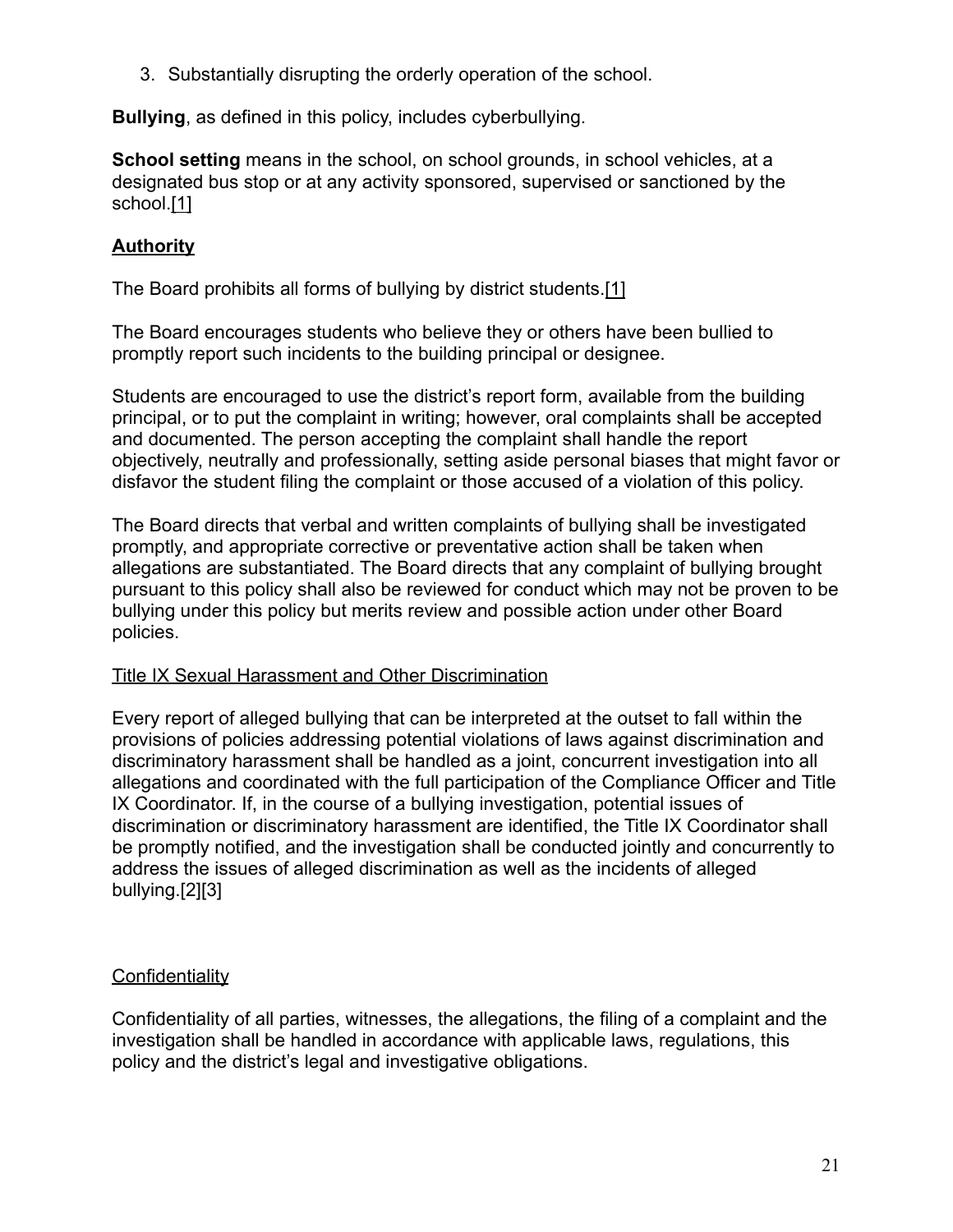#### **Retaliation**

Reprisal or retaliation relating to reports of bullying or participation in an investigation of allegations of bullying is prohibited and shall be subject to disciplinary action.

#### **Delegation of Responsibility**

Each student shall be responsible to respect the rights of others and to ensure an atmosphere free from bullying.

The Superintendent or designee shall develop administrative regulations to implement this policy.

The Superintendent or designee shall ensure that this policy and administrative regulations are reviewed annually with students[.\[1\]](http://www.legis.state.pa.us/cfdocs/legis/LI/uconsCheck.cfm?txtType=HTM&yr=1949&sessInd=0&smthLwInd=0&act=14&chpt=13A&sctn=3&subsctn=1)

The Superintendent or designee, in cooperation with other appropriate administrators, shall review this policy every three (3) years and recommend necessary revisions to the Board[.\[1\]](http://www.legis.state.pa.us/cfdocs/legis/LI/uconsCheck.cfm?txtType=HTM&yr=1949&sessInd=0&smthLwInd=0&act=14&chpt=13A&sctn=3&subsctn=1)

District administration shall annually provide the following information with the Safe School Report[:\[1\]](http://www.legis.state.pa.us/cfdocs/legis/LI/uconsCheck.cfm?txtType=HTM&yr=1949&sessInd=0&smthLwInd=0&act=14&chpt=13A&sctn=3&subsctn=1)

- 1. Board's Bullying Policy.
- 2. Report of bullying incidents.
- 3. Information on the development and implementation of any bullying prevention, intervention or education programs.

### **Guidelines**

The Code of Student Conduct, which shall contain this policy, shall be disseminated annually to students.[\[1\]](http://www.legis.state.pa.us/cfdocs/legis/LI/uconsCheck.cfm?txtType=HTM&yr=1949&sessInd=0&smthLwInd=0&act=14&chpt=13A&sctn=3&subsctn=1)[\[4\]\[](http://pacodeandbulletin.gov/Display/pacode?file=/secure/pacode/data/022/chapter12/s12.3.html&d=reduce)5]

This policy shall be accessible in every classroom. The policy shall be posted in a prominent location within each school building and on the district website, if available.[\[1\]](http://www.legis.state.pa.us/cfdocs/legis/LI/uconsCheck.cfm?txtType=HTM&yr=1949&sessInd=0&smthLwInd=0&act=14&chpt=13A&sctn=3&subsctn=1)

#### **Education**

The district may develop, implement and evaluate bullying prevention and intervention programs and activities. Programs and activities shall provide district staff and students with appropriate training for effectively responding to, intervening in and reporting incidents of bullying.[\[1\]](http://www.legis.state.pa.us/cfdocs/legis/LI/uconsCheck.cfm?txtType=HTM&yr=1949&sessInd=0&smthLwInd=0&act=14&chpt=13A&sctn=3&subsctn=1)[\[6\]](http://www.legis.state.pa.us/cfdocs/legis/LI/uconsCheck.cfm?txtType=HTM&yr=1949&sessInd=0&smthLwInd=0&act=14&chpt=13A&sctn=2&subsctn=0)[\[7\]](https://www.law.cornell.edu/uscode/text/20/7118)[8]

#### Consequences for Violations

A student who violates this policy shall be subject to appropriate disciplinary action consistent with the Code of Student Conduct, which may include:[\[1\]](http://www.legis.state.pa.us/cfdocs/legis/LI/uconsCheck.cfm?txtType=HTM&yr=1949&sessInd=0&smthLwInd=0&act=14&chpt=13A&sctn=3&subsctn=1)[5][9]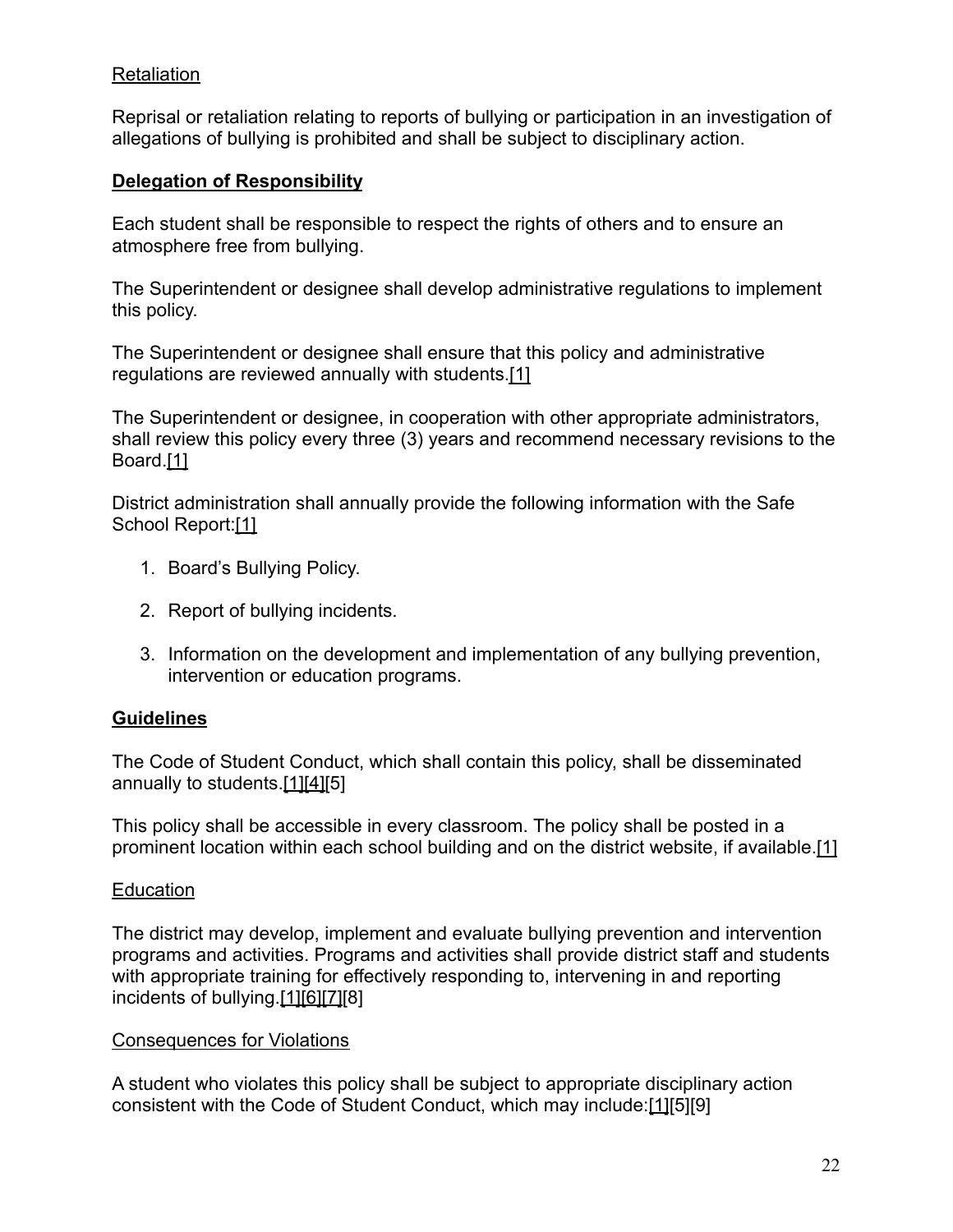- 1. Counseling within the school.
- 2. Parental conference.
- 3. Loss of school privileges.
- 4. Transfer to another school building, classroom or school bus.
- 5. Exclusion from school-sponsored activities.
- 6. Detention.
- 7. Suspension.
- 8. Expulsion.
- 9. Counseling/Therapy outside of school (as a condition of readmittance to school).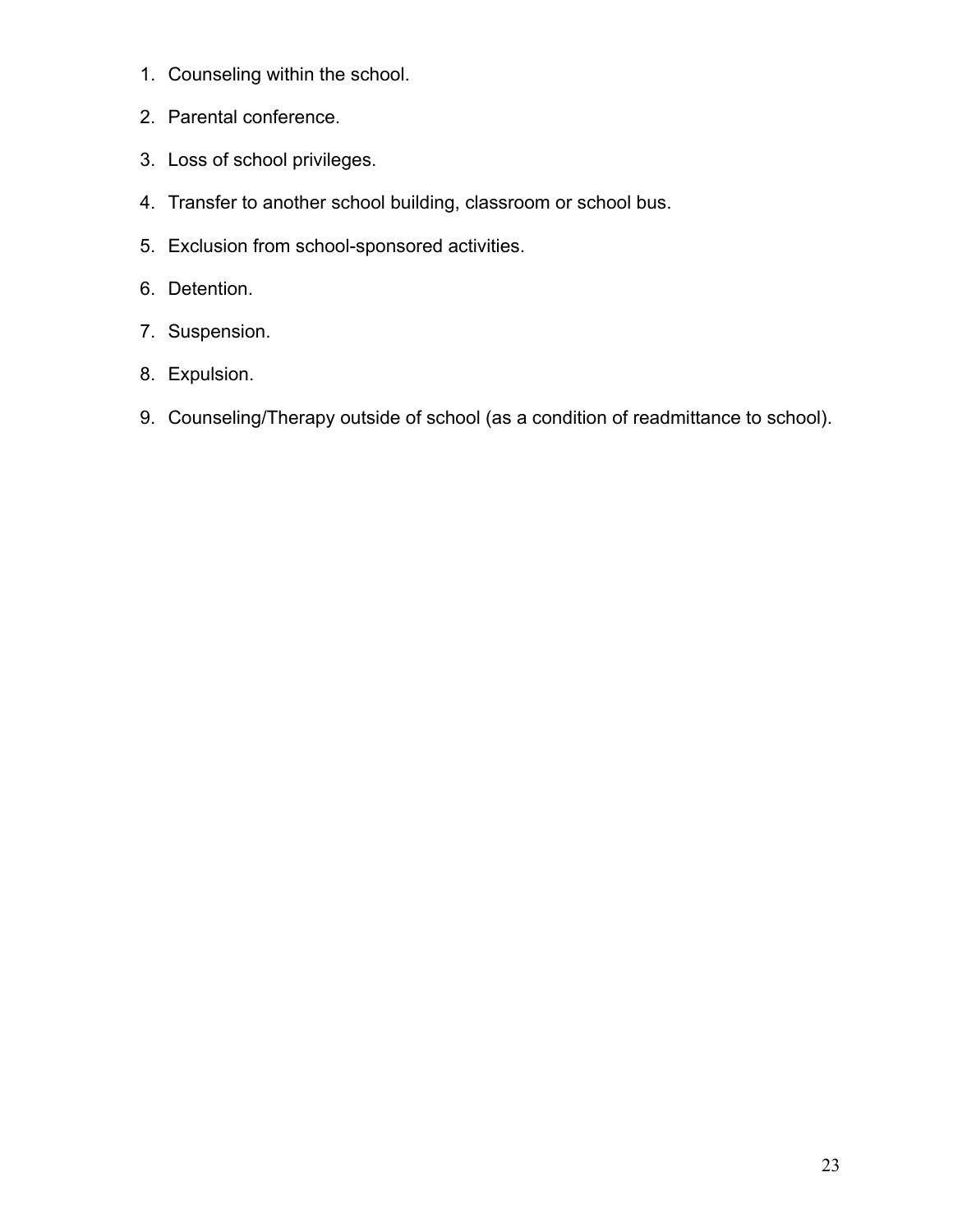## **Dress Code Policy AR 221**

Adopted August 10, 2010

Last Revised February 9, 2016

### **Authority**

The Board has the authority to impose limitations on students' dress in school. The Board will not interfere with the right of students and their parents/guardians to make decisions regarding their appearance, except when their choices disrupt the educational program of the schools or constitute a health or safety hazard.[\[1\]](http://www.legis.state.pa.us/cfdocs/legis/LI/uconsCheck.cfm?txtType=HTM&yr=1949&sessInd=0&smthLwInd=0&act=14&chpt=13&sctn=17&subsctn=3)[\[2\]](http://pacodeandbulletin.gov/Display/pacode?file=/secure/pacode/data/022/chapter12/s12.11.html&d=reduce)

The Board shall require students to wear standard dress, which may be required district-wide or by individual schools.[\[1\]](http://www.legis.state.pa.us/cfdocs/legis/LI/uconsCheck.cfm?txtType=HTM&yr=1949&sessInd=0&smthLwInd=0&act=14&chpt=13&sctn=17&subsctn=3)[\[2\]](http://pacodeandbulletin.gov/Display/pacode?file=/secure/pacode/data/022/chapter12/s12.11.html&d=reduce)

Students may be required to wear certain types of clothing while participating in physical education classes, technical education, extracurricular activities, or other situations where special attire may be required to ensure the health or safety of the student.<sup>[\[2\]](http://pacodeandbulletin.gov/Display/pacode?file=/secure/pacode/data/022/chapter12/s12.11.html&d=reduce)</sup>

### **Delegation of Responsibility**

The building principal or designee shall be responsible to monitor student dress and grooming, and to enforce Board policy and school rules governing student dress and grooming.

The Superintendent or designee shall ensure that all rules implementing this policy impose only the minimum necessary restrictions on the exercise of the student's taste and individuality.[\[2\]](http://pacodeandbulletin.gov/Display/pacode?file=/secure/pacode/data/022/chapter12/s12.11.html&d=reduce)

Staff members shall be instructed to demonstrate, by example, positive attitudes toward neatness, cleanliness, propriety, modesty, and good sense in attire and appearance.[3]

### **Guidelines**

All students shall be subject to this dress code. Students must report to school on a daily basis attired in compliance with the provisions of this policy.

#### Attire:

Acceptable dress must be appropriately sized and must conform to the following requirements: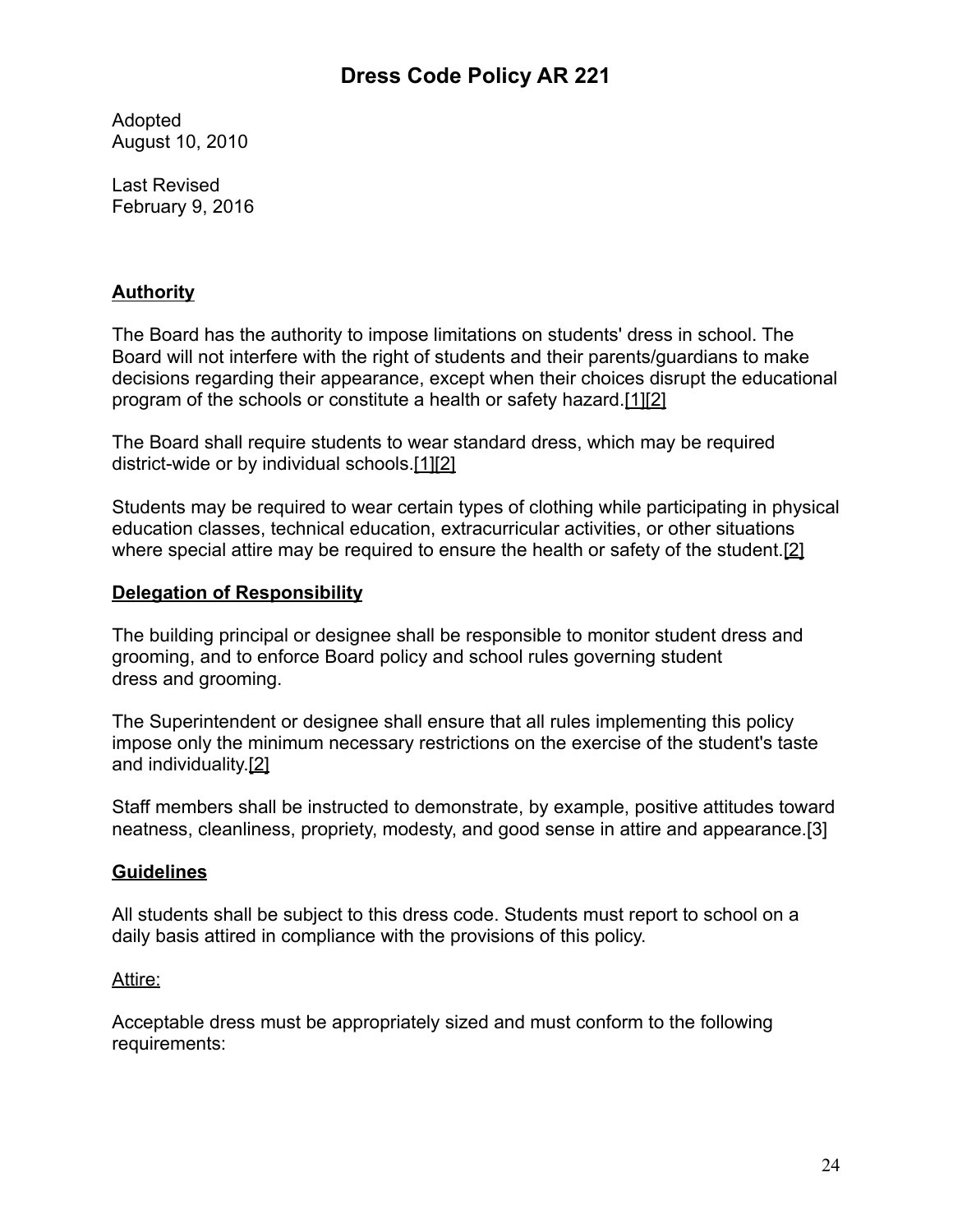- 1. We strongly encourage students to exhibit their school pride by wearing school colors and apparel.
- 2. Students are not permitted to wear apparel that belittles another, suggests sexual activity, or refers to violence, weapons, alcohol, drugs, tobacco, discrimination, gangs, or any illegal activity. Objectionable language or graphics are also not permitted on apparel or belongings.
- 3. All shirts and dresses must have sleeves and cover the entire torso, and shoulders. Tank tops, midriffs, tube tops, low cut shirts, strapless, spaghetti straps, see through shirts, halters, or bare back shirts are not permitted.
- 4. Dresses, skirts, and shorts must reach mid-thigh. We use the "fingertip" rule, which means when standing straight, fingertips are in line with the hem.
- 5. Pants must be worn above the hip bone. No undergarments are to be seen at any time. Tights worn as pants are not permitted.
- 6. See through clothing, undergarments worn as outer garments, and sleepwear are not permitted.
- 7. Clothing that are torn or ripped are not permitted.
- 8. Students are not permitted to wear any spiked collars, spiked bracelets, or wallet chains.
- 9. Shoes must cover the entire foot and have soles. Steel toe boots are not permitted.
- 10. Hats, hoods, bandannas, and sunglasses are not to be worn in the building.
- 11. Administration will make final decisions about the appropriateness and acceptability of specific items of clothing.
- 12. Violations of the dress code will result in disciplinary consequences.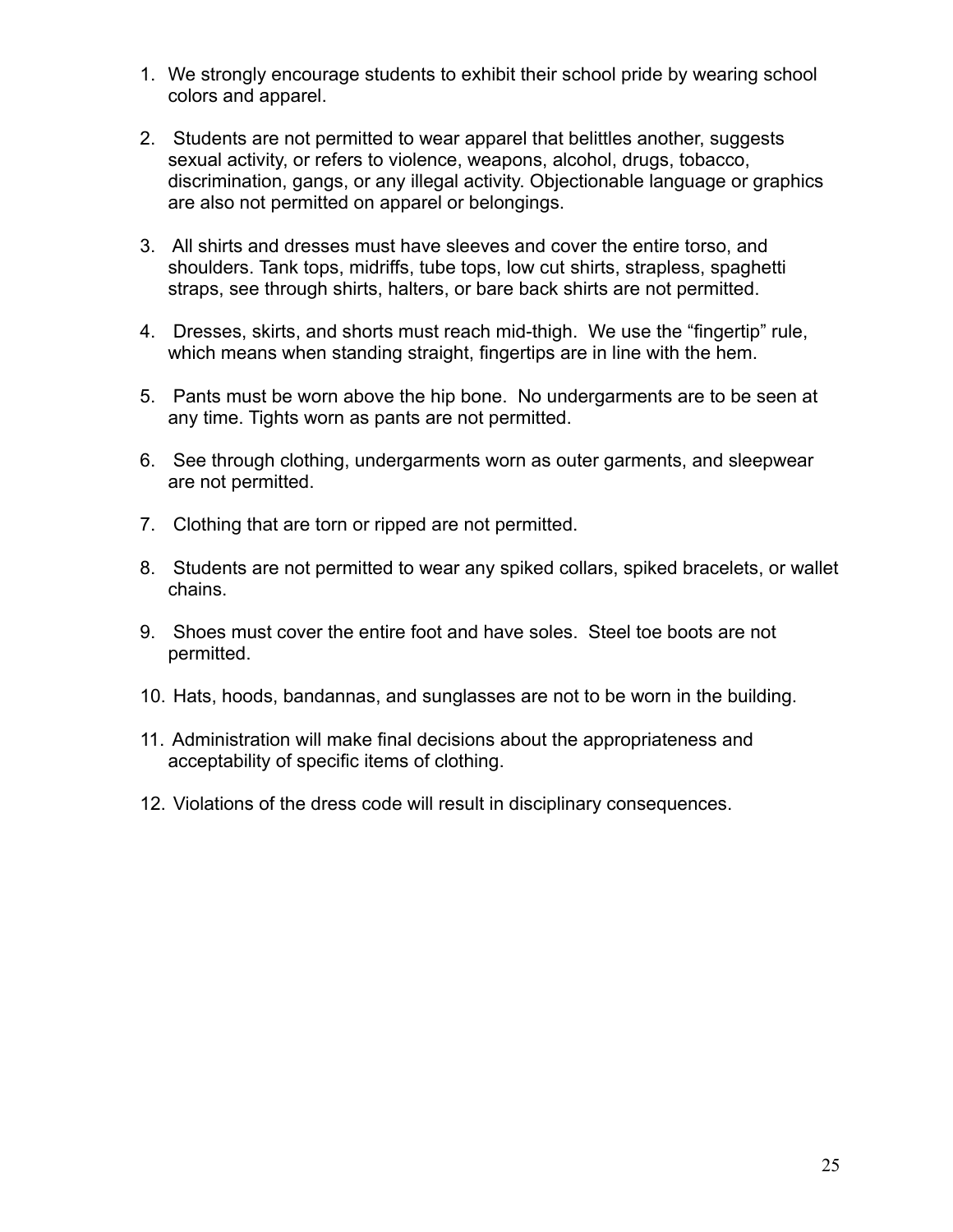## **Bullying/Cyberbullying AR 249**

Adopted August 10, 2010

Last Revised October 13, 2020

Prior Revised Dates 6/4/2019

## **Purpose**

The Board is committed to providing a safe, positive learning environment for district students. The Board recognizes that bullying creates an atmosphere of fear and intimidation, detracts from the safe environment necessary for student learning, and may lead to more serious violence. Therefore, the Board prohibits bullying by district students.

## **Definitions**

**Bullying** means an intentional electronic, written, verbal or physical act or series of acts directed at another student or students, which occurs in a school setting and/or outside a school setting, that is severe, persistent or pervasive and has the effect of doing any of the following[:\[1\]](http://www.legis.state.pa.us/cfdocs/legis/LI/uconsCheck.cfm?txtType=HTM&yr=1949&sessInd=0&smthLwInd=0&act=14&chpt=13A&sctn=3&subsctn=1)

- 1. Substantially interfering with a student's education.
- 2. Creating a threatening environment.
- 3. Substantially disrupting the orderly operation of the school.

**Bullying**, as defined in this policy, includes cyberbullying.

**School setting** means in the school, on school grounds, in school vehicles, at a designated bus stop or at any activity sponsored, supervised or sanctioned by the school[.\[1\]](http://www.legis.state.pa.us/cfdocs/legis/LI/uconsCheck.cfm?txtType=HTM&yr=1949&sessInd=0&smthLwInd=0&act=14&chpt=13A&sctn=3&subsctn=1)

## **Authority**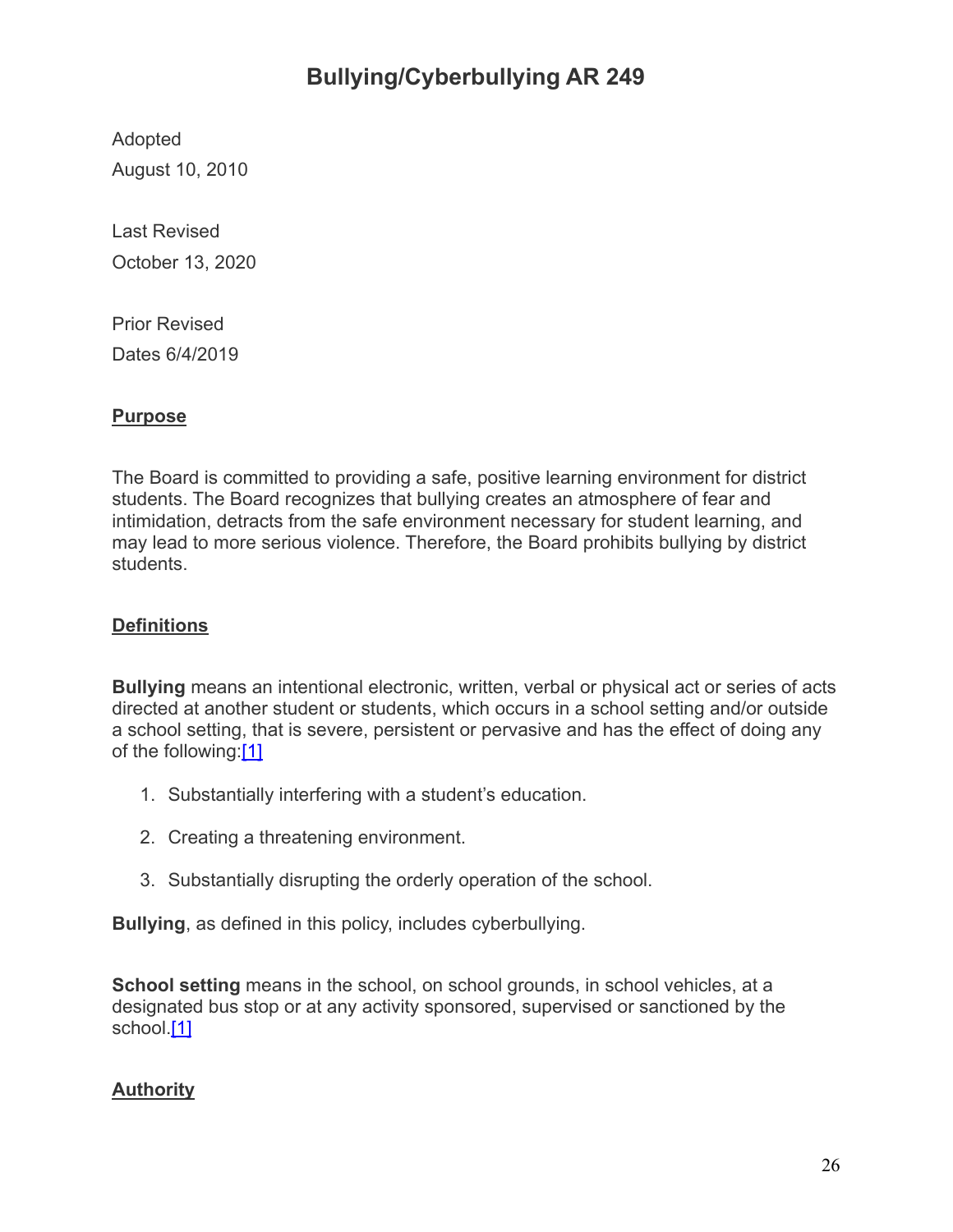The Board prohibits all forms of bullying by district students.[\[1\]](http://www.legis.state.pa.us/cfdocs/legis/LI/uconsCheck.cfm?txtType=HTM&yr=1949&sessInd=0&smthLwInd=0&act=14&chpt=13A&sctn=3&subsctn=1)

The Board encourages students who believe they or others have been bullied to promptly report such incidents to the building principal or designee.

Students are encouraged to use the district's report form, available from the building principal, or to put the complaint in writing; however, oral complaints shall be accepted and documented. The person accepting the complaint shall handle the report objectively, neutrally and professionally, setting aside personal biases that might favor or disfavor the student filing the complaint or those accused of a violation of this policy.

The Board directs that verbal and written complaints of bullying shall be investigated promptly, and appropriate corrective or preventative action shall be taken when allegations are substantiated. The Board directs that any complaint of bullying brought pursuant to this policy shall also be reviewed for conduct which may not be proven to be bullying under this policy but merits review and possible action under other Board policies.

#### Title IX Sexual Harassment and Other Discrimination

Every report of alleged bullying that can be interpreted at the outset to fall within the provisions of policies addressing potential violations of laws against discrimination and discriminatory harassment shall be handled as a joint, concurrent investigation into all allegations and coordinated with the full participation of the Compliance Officer and Title IX Coordinator. If, in the course of a bullying investigation, potential issues of discrimination or discriminatory harassment are identified, the Title IX Coordinator shall be promptly notified, and the investigation shall be conducted jointly and concurrently to address the issues of alleged discrimination as well as the incidents of alleged bullying.[2][3]

#### **Confidentiality**

Confidentiality of all parties, witnesses, the allegations, the filing of a complaint and the investigation shall be handled in accordance with applicable laws, regulations, this policy and the district's legal and investigative obligations.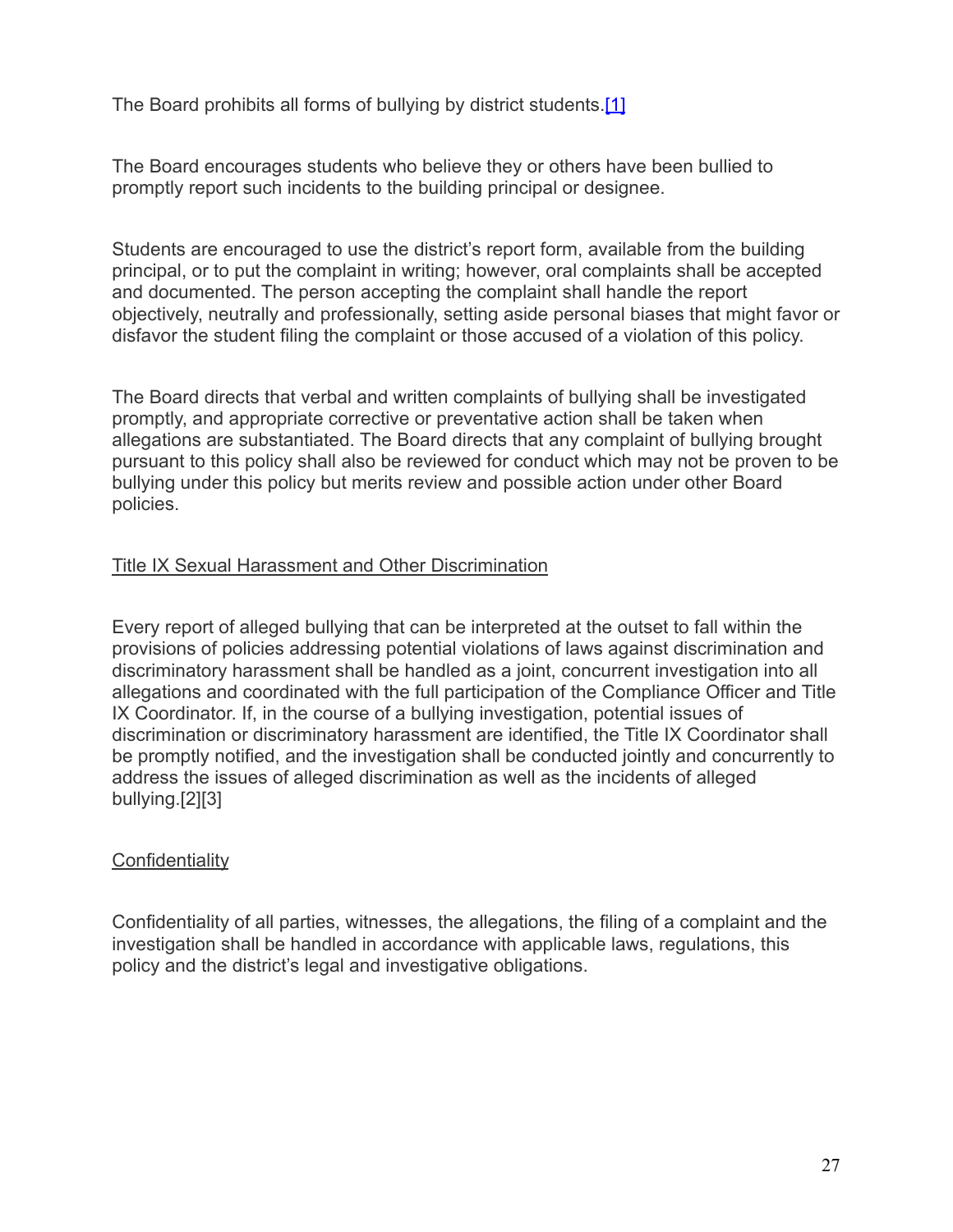### **Retaliation**

Reprisal or retaliation relating to reports of bullying or participation in an investigation of allegations of bullying is prohibited and shall be subject to disciplinary action.

#### **Delegation of Responsibility**

Each student shall be responsible to respect the rights of others and to ensure an atmosphere free from bullying.

The Superintendent or designee shall develop administrative regulations to implement this policy.

The Superintendent or designee shall ensure that this policy and administrative regulations are reviewed annually with students[.\[1\]](http://www.legis.state.pa.us/cfdocs/legis/LI/uconsCheck.cfm?txtType=HTM&yr=1949&sessInd=0&smthLwInd=0&act=14&chpt=13A&sctn=3&subsctn=1)

The Superintendent or designee, in cooperation with other appropriate administrators, shall review this policy every three (3) years and recommend necessary revisions to the Board[.\[1\]](http://www.legis.state.pa.us/cfdocs/legis/LI/uconsCheck.cfm?txtType=HTM&yr=1949&sessInd=0&smthLwInd=0&act=14&chpt=13A&sctn=3&subsctn=1)

District administration shall annually provide the following information with the Safe School Report[:\[1\]](http://www.legis.state.pa.us/cfdocs/legis/LI/uconsCheck.cfm?txtType=HTM&yr=1949&sessInd=0&smthLwInd=0&act=14&chpt=13A&sctn=3&subsctn=1)

- 1. Board's Bullying Policy.
- 2. Report of bullying incidents.
- 3. Information on the development and implementation of any bullying prevention, intervention or education programs.

#### **Guidelines**

The Code of Student Conduct, which shall contain this policy, shall be disseminated annually to students.[\[1\]](http://www.legis.state.pa.us/cfdocs/legis/LI/uconsCheck.cfm?txtType=HTM&yr=1949&sessInd=0&smthLwInd=0&act=14&chpt=13A&sctn=3&subsctn=1)[\[4\]\[](http://pacodeandbulletin.gov/Display/pacode?file=/secure/pacode/data/022/chapter12/s12.3.html&d=reduce)5]

This policy shall be accessible in every classroom. The policy shall be posted in a prominent location within each school building and on the district website, if available.[\[1\]](http://www.legis.state.pa.us/cfdocs/legis/LI/uconsCheck.cfm?txtType=HTM&yr=1949&sessInd=0&smthLwInd=0&act=14&chpt=13A&sctn=3&subsctn=1)

**Education**